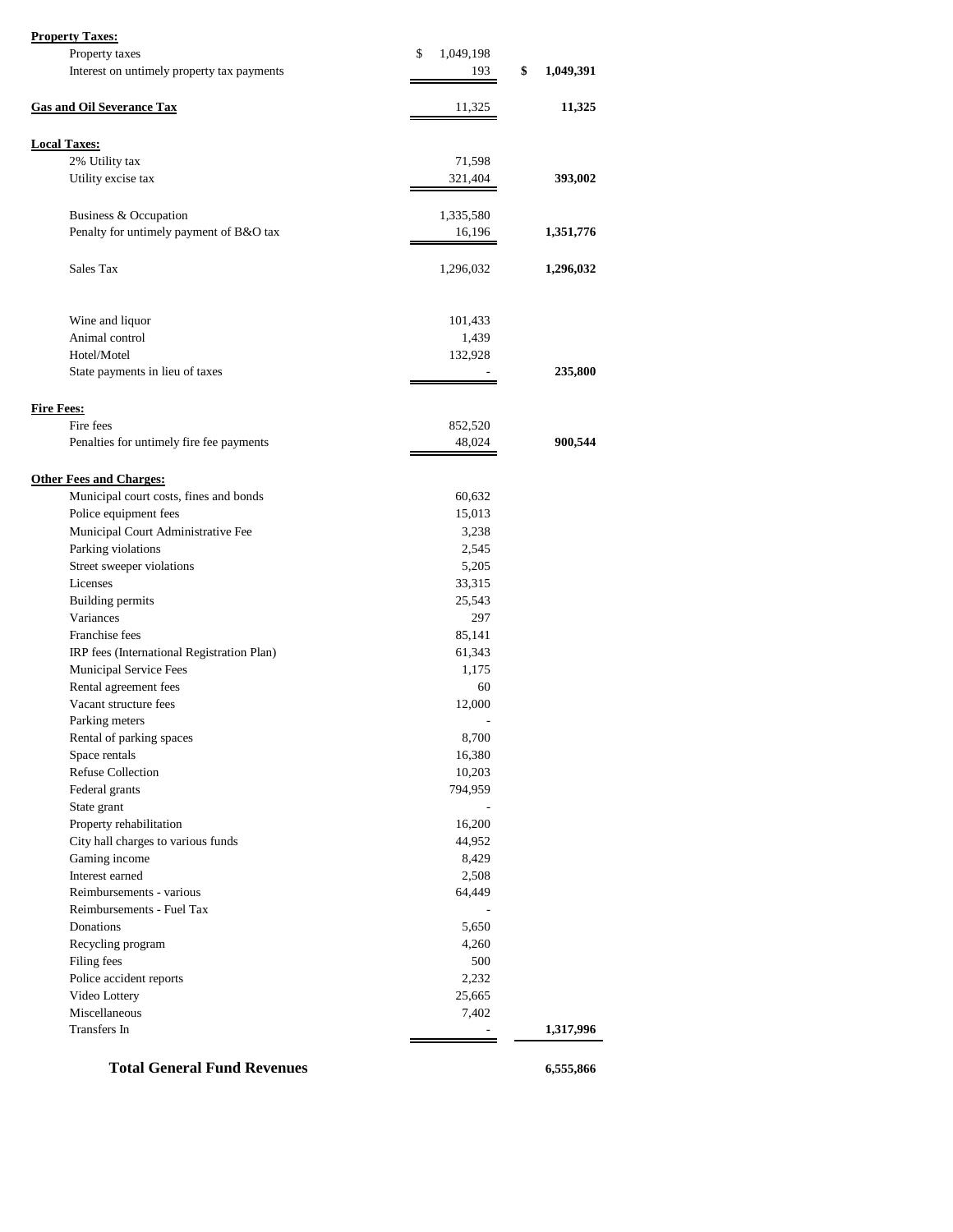**COAL SEVERANCE FUND**

| Coal Severance Tax<br>Interest earned                            | \$<br>12.421<br>149 | \$<br>12,570 |
|------------------------------------------------------------------|---------------------|--------------|
| <b>EXPENDITURES:</b><br>Capital Outlay - Fire Department Related |                     | \$           |
| <b>Excess of revenues over expenditures</b>                      |                     | 12,570       |
| Fund balance at beginning of year (audited)                      |                     | 120,459      |
| Fund balance at end of year (unaudited)                          |                     | 133,029      |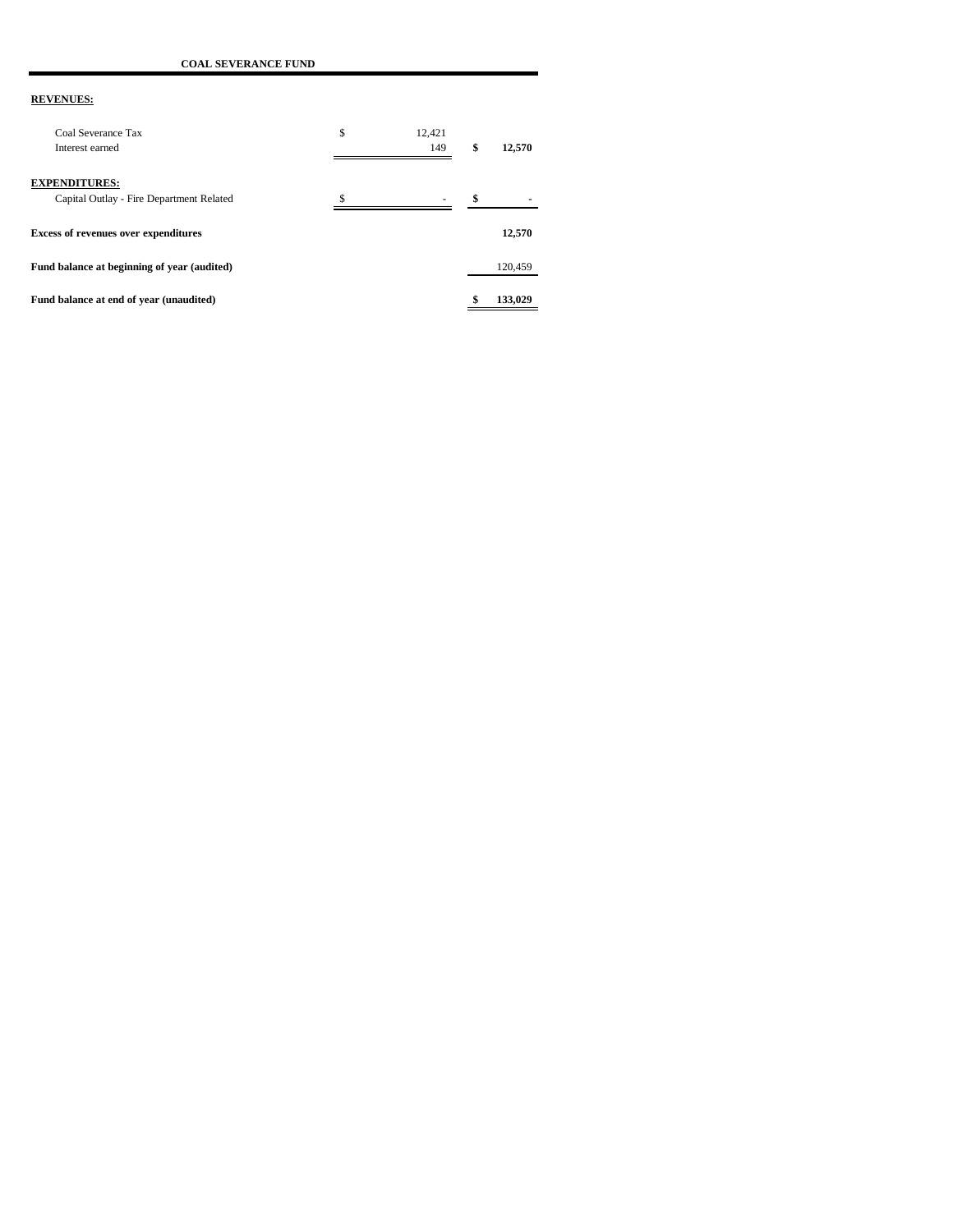| Interest earned                                       | \$<br>3,868     |
|-------------------------------------------------------|-----------------|
| <b>EXPENDITURES</b>                                   |                 |
| Excess of revenues over expenditures before transfers | 3,868           |
| <b>Transfer In</b>                                    | 312,017         |
| Fund balance at beginning of year (audited)           | 1,286,702       |
| Fund balance at end of year (unaudited)               | \$<br>1,602,587 |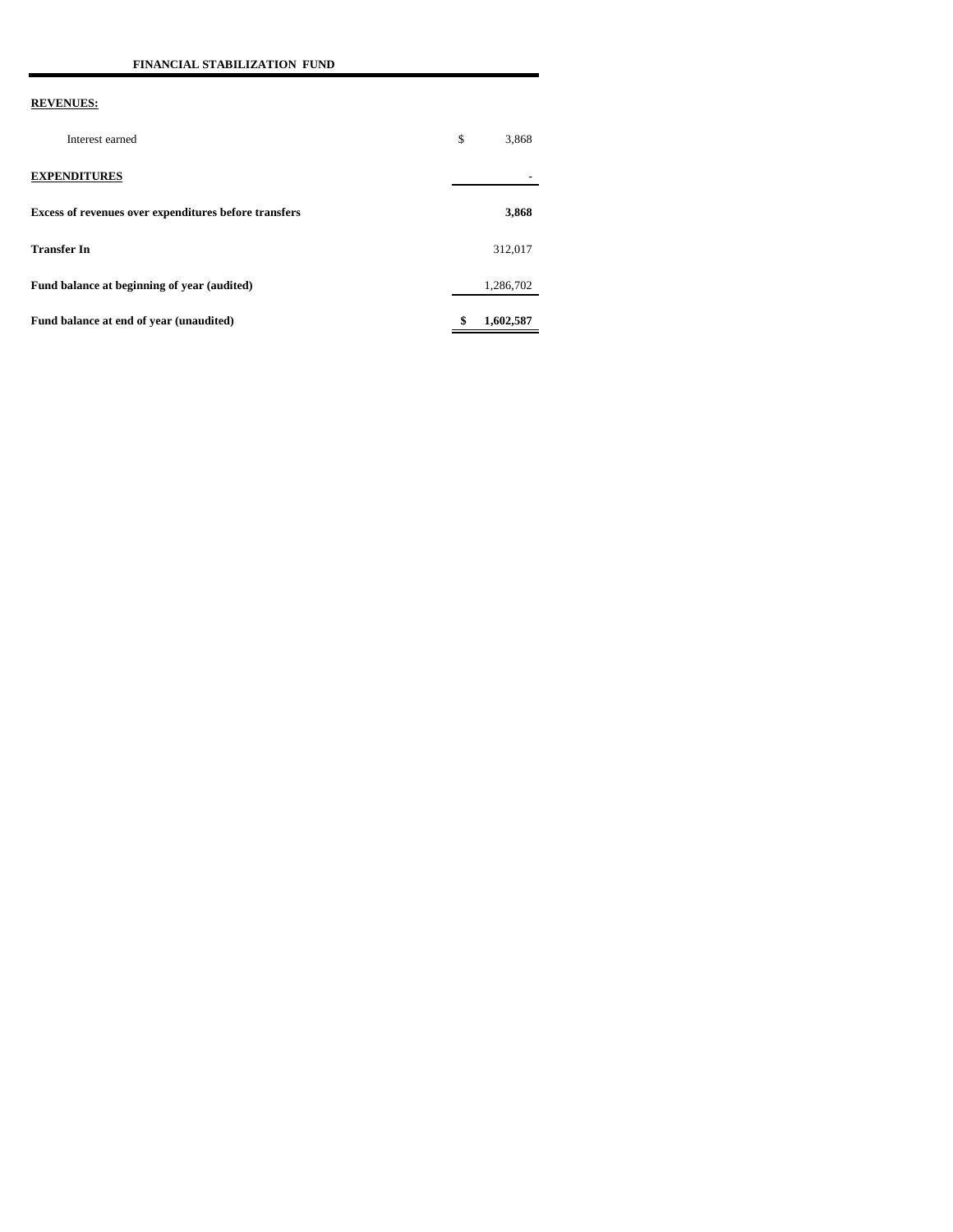| Charges for services                                        | \$<br>3,692   |               |
|-------------------------------------------------------------|---------------|---------------|
| Intergovernmental                                           | 24,000        |               |
| Donations                                                   |               |               |
| Contribution from General Fund                              | 305,796       |               |
| Interest                                                    | 157           |               |
| Refunds & Reimbursements                                    | 930           |               |
| Miscellaneous                                               | 307           | \$<br>334,882 |
|                                                             |               |               |
|                                                             |               |               |
| <b>EXPENDITURES:</b>                                        |               |               |
| <b>Personal Services</b>                                    | \$<br>196,015 |               |
| <b>Contractual Services</b>                                 | 61,087        |               |
| Commodities                                                 | 15,485        |               |
| Capital Outaly                                              | 40,259        |               |
| Principal Payments                                          |               |               |
| <b>Interest Expenes</b>                                     |               | \$<br>312,846 |
| <b>Excess of revenues over expenditures</b>                 |               | 22,036        |
| Fund balance at beginning of year (excludes capital assets) |               | 118,796       |
| Fund balance at end of year (unaudited)                     |               | \$<br>140,832 |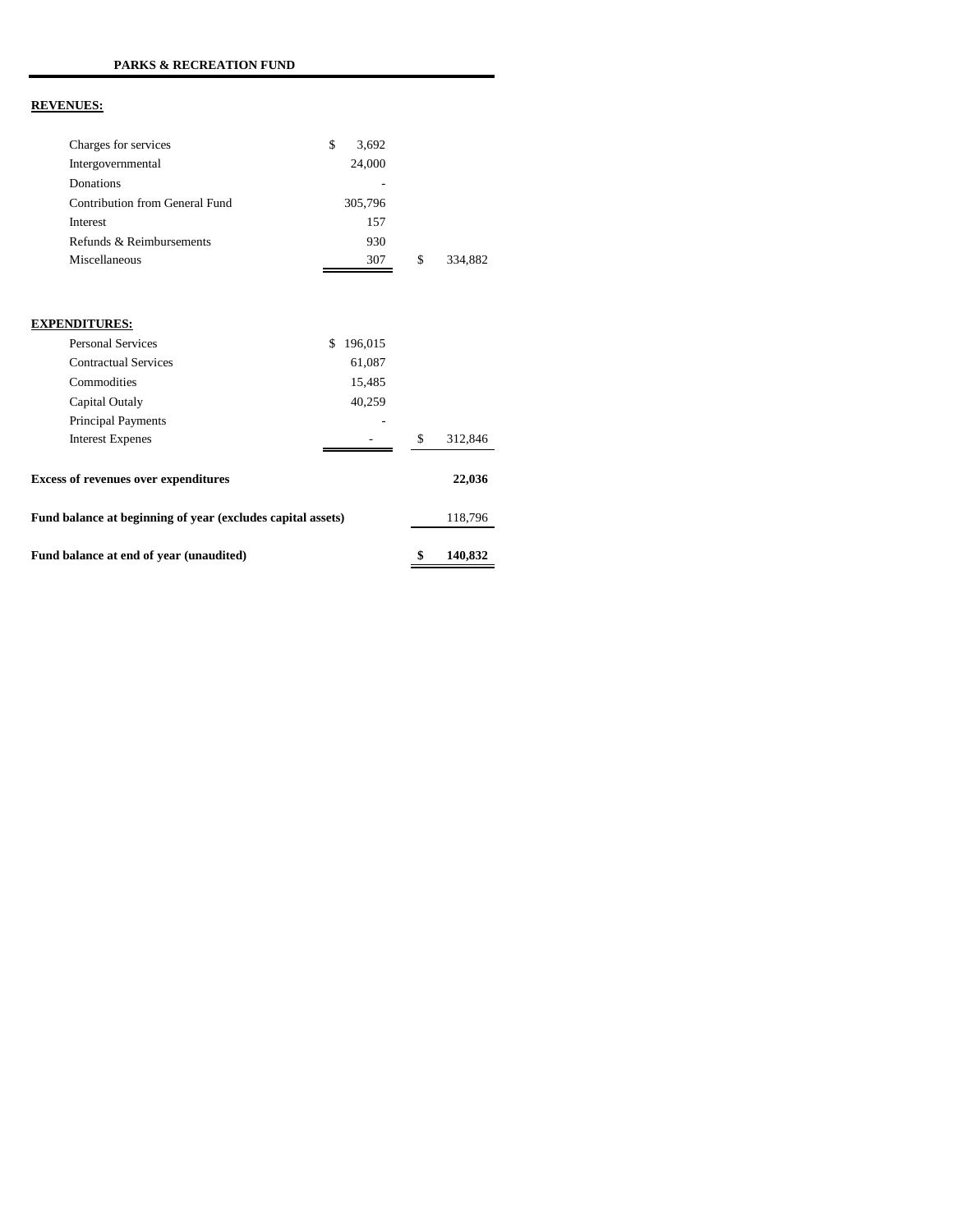| Fund balance at end of year (unaudited)           |                                | \$<br>46.678 |
|---------------------------------------------------|--------------------------------|--------------|
| Fund balance at beginning of year (audited)       |                                | 43,576       |
| <b>Excess of revenues over expenditures</b>       |                                | 3,102        |
| <b>EXPENDITURES</b><br>Investigative expenditures | 12468 X.                       | 12,468       |
| Confiscated property<br>Interest earned           | \$<br>4,554 X<br>$11,016$ X \$ | 15,570       |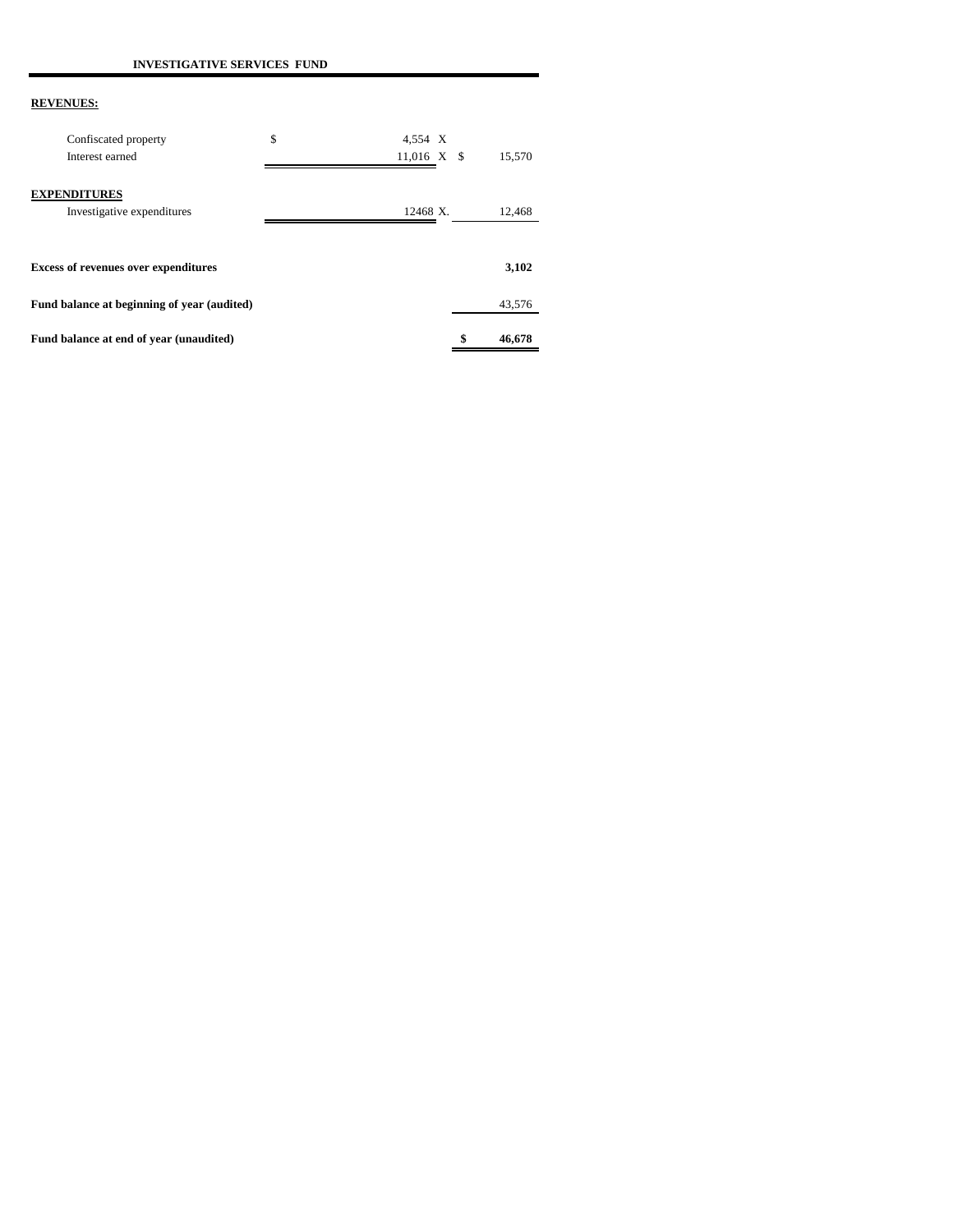**Elkins Municipal Buidling Commission**

| <b>Loan Proceeds</b><br>Interest earned     | \$<br>224,437 | \$<br>224,437 |
|---------------------------------------------|---------------|---------------|
| <b>EXPENDITURES</b>                         |               |               |
| Capital Outlay                              | 224,437       | 224,437       |
| <b>Excess of revenues over expenditures</b> |               |               |
| Fund balance at beginning of year (audited) |               |               |
| Fund balance at end of year (unaudited)     |               | \$            |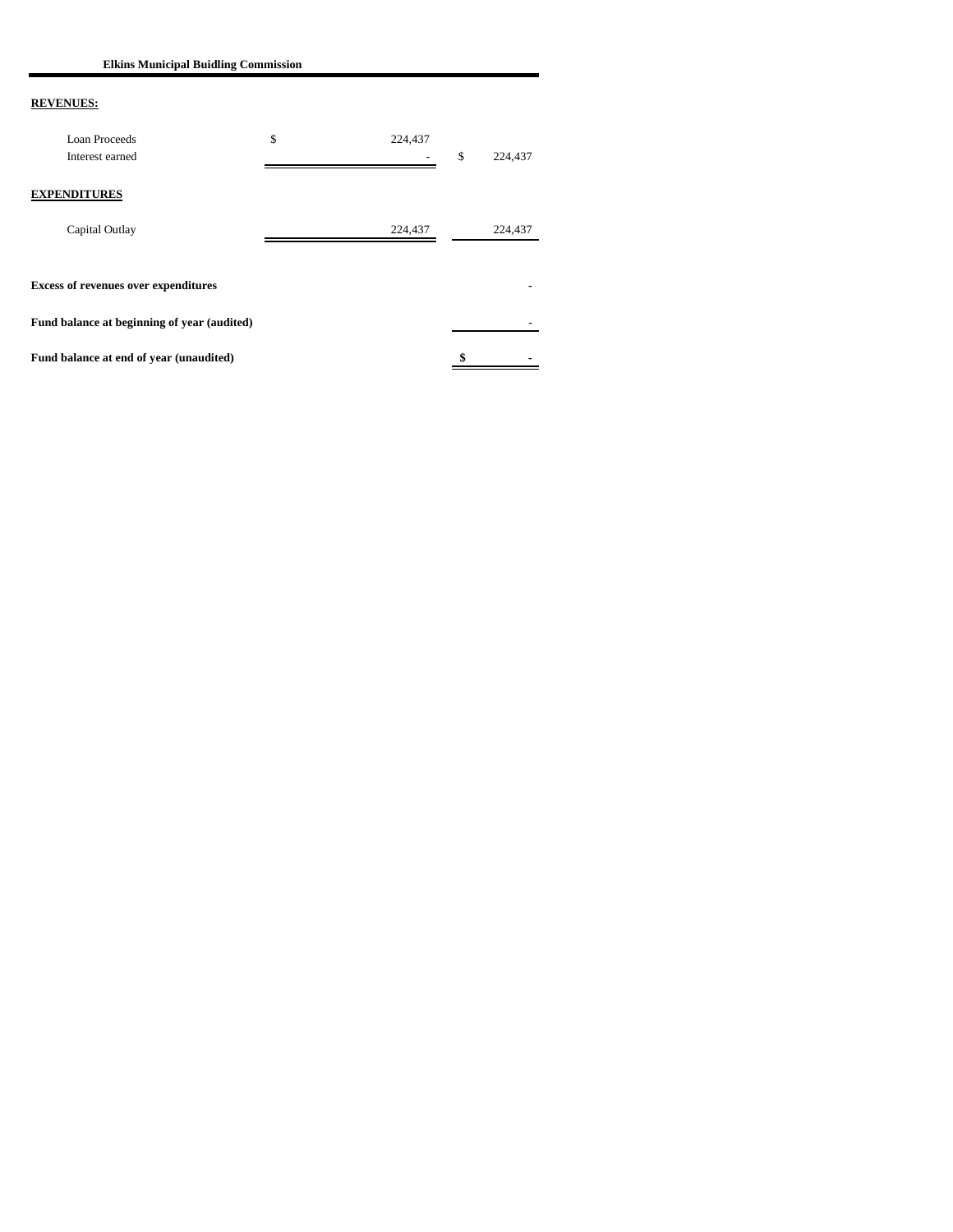| Contribution from General Fund                      | 200,000<br>\$ | \$<br>200,000   |
|-----------------------------------------------------|---------------|-----------------|
| <b>EXPENDITURES:</b><br><b>Contractual Services</b> | 39,404<br>S   | \$<br>39,404    |
| <b>Excess of revenues over expenditures</b>         |               | 160,596         |
| Fund balance at beginning of year                   |               | (394, 555)      |
| Fund balance at end of year (unaudited)             |               | \$<br>(233.959) |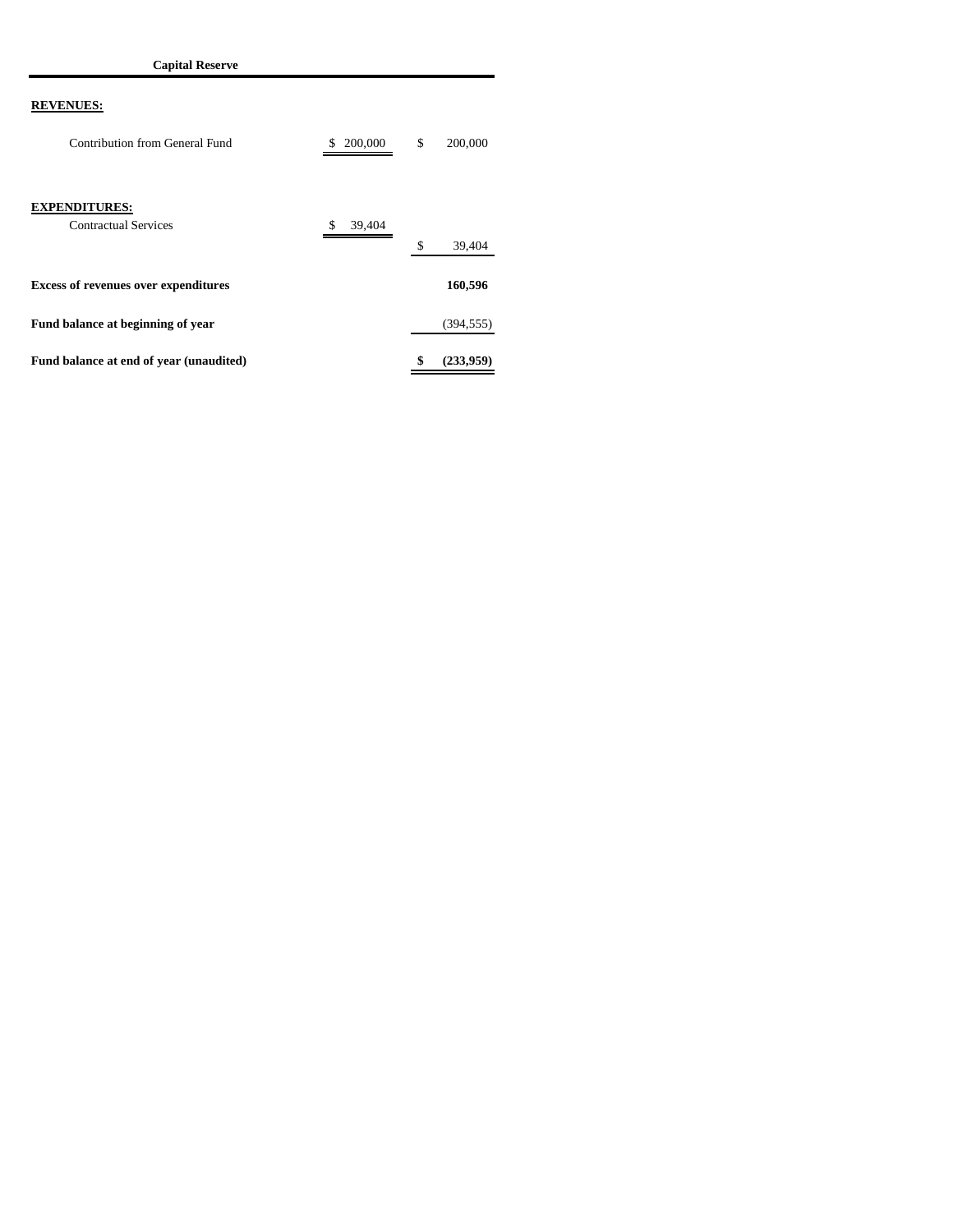# **ADDITIONS:**

| Employee contribution                 | 14.861  |    |           |
|---------------------------------------|---------|----|-----------|
| Employer contribution                 | 100,000 |    |           |
| Premium Surtax allocation             | 124.531 |    |           |
| Investment Income/Gain on Investments | 900.355 | -S | 1.139.747 |

#### **DEDUCTIONS:**

| General & Administrative         | \$<br>10.444 |                 |
|----------------------------------|--------------|-----------------|
| <b>Benefit Payments</b>          | 328,370      | \$<br>338,814   |
| Net increase (decrease)          |              | 800,933         |
| Net assets - beginning (audited) |              | 3,893,790       |
| Net assets - ending (unaudited)  |              | \$<br>4,694,723 |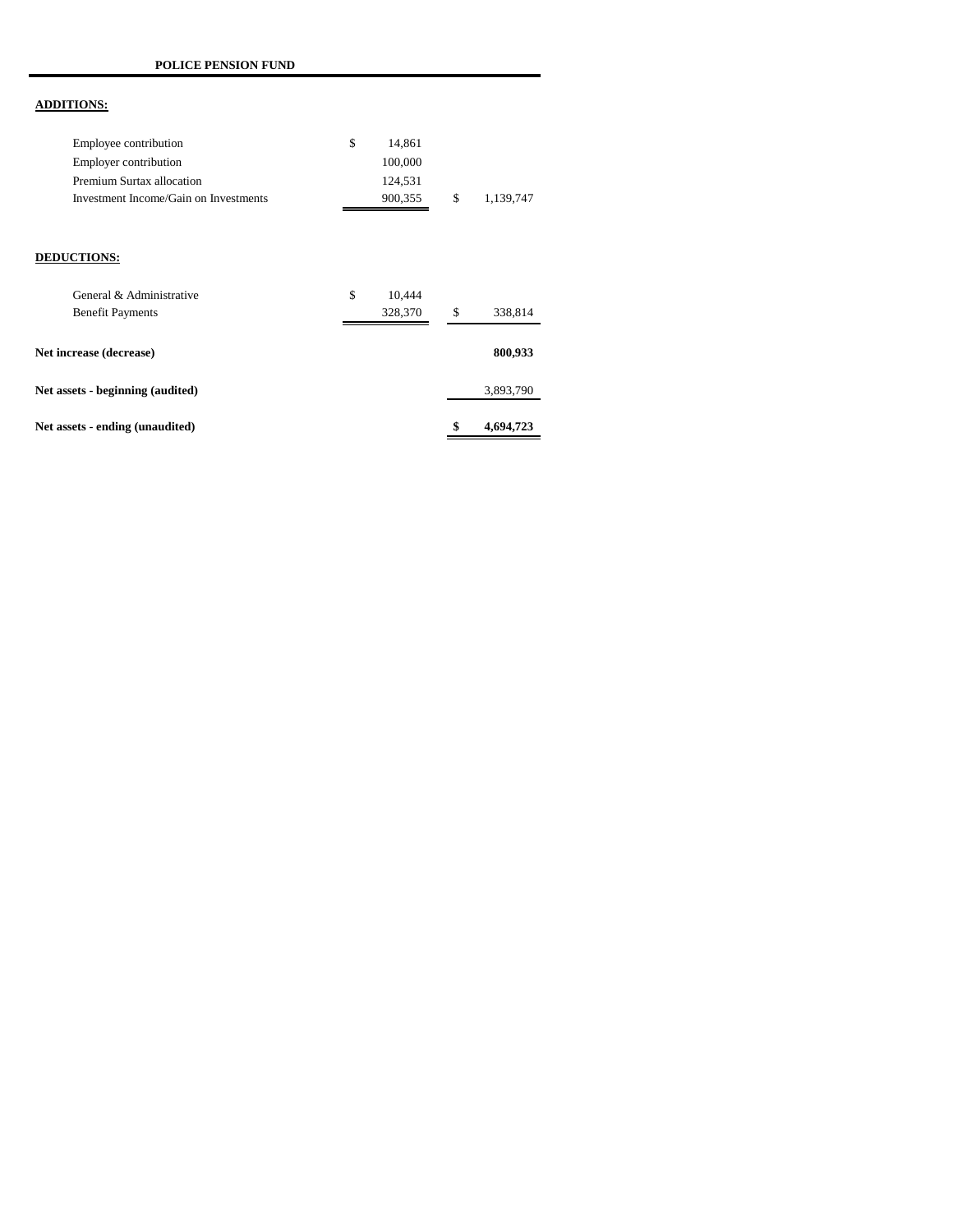## **ADDITIONS:**

| Employee contribution                 | 14.045  |    |         |
|---------------------------------------|---------|----|---------|
| Employer contribution                 | 59,500  |    |         |
| Premium Surtax allocation             | 61.484  |    |         |
| Investment Income/Gain on Investments | 396.583 | £. | 531.612 |

#### **DEDUCTIONS:**

| General & Administrative         | \$<br>6.047 |                 |
|----------------------------------|-------------|-----------------|
| <b>Benefit Payments</b>          | 20,280      | \$<br>26,327    |
| Net increase (decrease)          |             | 505,285         |
| Net assets - beginning (audited) |             | 1,919,756       |
| Net assets - ending (unaudited)  |             | \$<br>2,425,041 |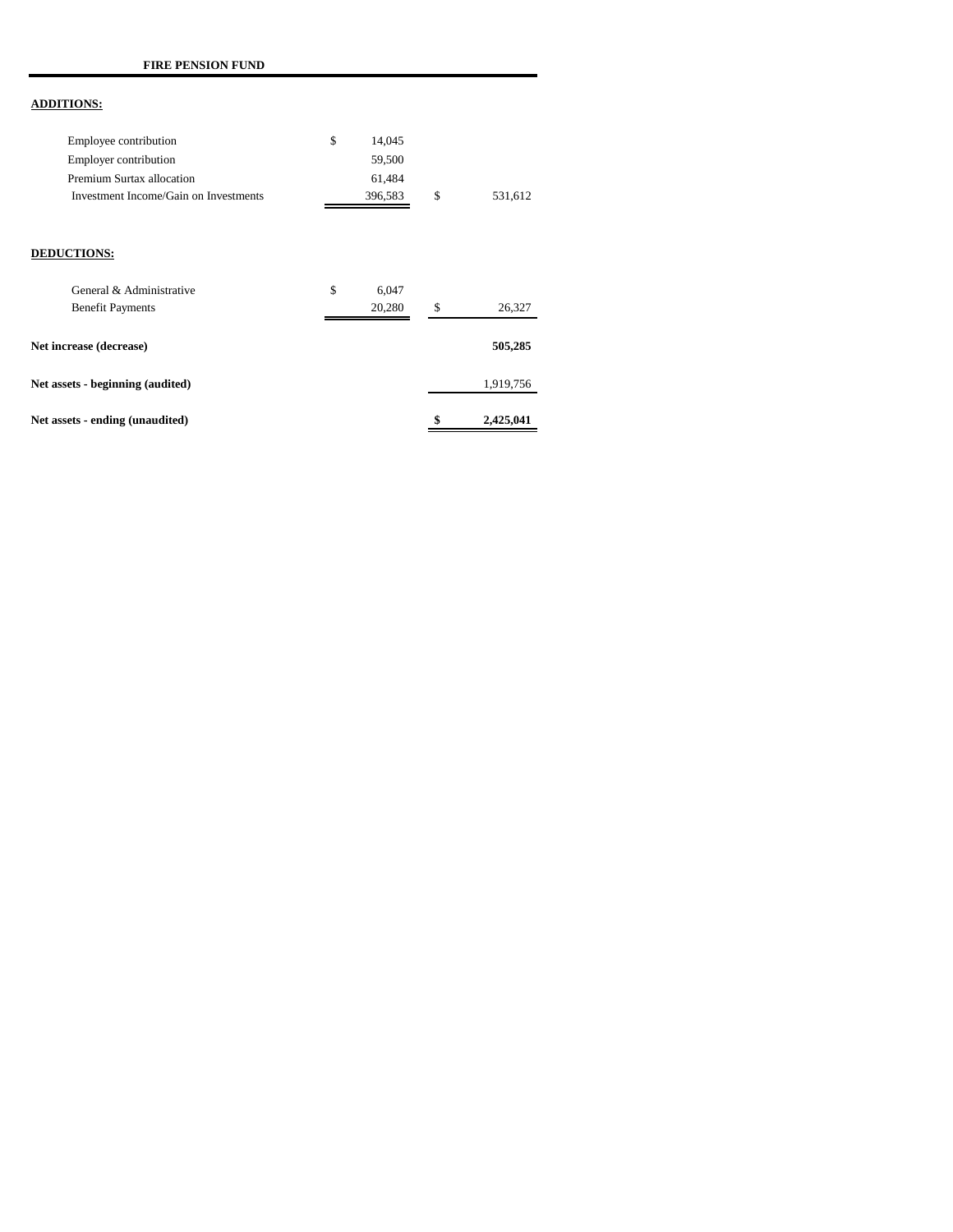| Residential                                     | \$1,791,701 |                 |
|-------------------------------------------------|-------------|-----------------|
| Metered commercial                              | 763,868     |                 |
| Tap and connection fees                         | 8,814       |                 |
| Sales for resale                                | 710,631     |                 |
| Interest earned                                 | 1,299       |                 |
| Penalty income                                  | 30,170      |                 |
| Miscellaneous                                   | 172,323     | 3,478,806<br>\$ |
| <u>EXPENDITURES:</u>                            |             |                 |
| PUMPING PLANT                                   |             |                 |
| Power purchased for pump                        | 232,797     |                 |
| Salary and wage                                 | 127,796     |                 |
| All other                                       | 6,481       | 367,074         |
|                                                 |             |                 |
| <u>WATER TREATMENT PLANT</u>                    |             |                 |
| Chemicals - treatment                           | 241,546     |                 |
| Salary and wage                                 | 123,101     |                 |
| All Other                                       | 47,296      |                 |
| Sludge disposal                                 | 89,654      |                 |
| Maintenance - equipment                         | 82,210      | 583,807         |
| <b>TRANSMISSION AND DISTRIBUTION</b>            |             |                 |
| Salary and wage                                 | 288,791     |                 |
| All other                                       | 52,242      |                 |
| Building rental                                 | 12,925      |                 |
| Utilities                                       | 16,549      |                 |
| Telephone                                       | 5,212       |                 |
| Maintenance - structure and improvements        | 1,436       |                 |
| Maintenance - transmission & distribution mains | 150,518     |                 |
| Maintenance - vehicles and equipment            | 5,817       |                 |
| Maintenance - services                          | 7,268       |                 |
| Maintenance - meters                            | 4,415       |                 |
| Uniforms                                        | 6,710       |                 |
| Gas, oil and tires                              | 16,327      | 568,210         |
| <b>CUSTOMER ACCOUNTING</b>                      |             |                 |
| Salary and wage                                 | 16,301      |                 |
| Material and expense - customer accounts        | 2,961       | 19,262          |
| <b>GENERAL AND ADMINISTRATIVE</b>               |             |                 |
| All other                                       | 68,797      |                 |
| Salary and wage                                 | 84,800      |                 |
| Depreciation and amortization expense           | 1,220,000   |                 |
| Priinicpal on long-term debt                    | 7,453       |                 |
| Interest on long-term debt                      | 639,109     |                 |
| Property insurance                              | 24,964      |                 |
| FICA expense                                    | 47,724      |                 |
| Group insurance                                 | 119,230     |                 |
| <b>Retirement Expenes</b>                       | 59,306      |                 |
| Regulatory commission expense                   | 16,233      |                 |
|                                                 |             | 2,287,616       |
|                                                 |             |                 |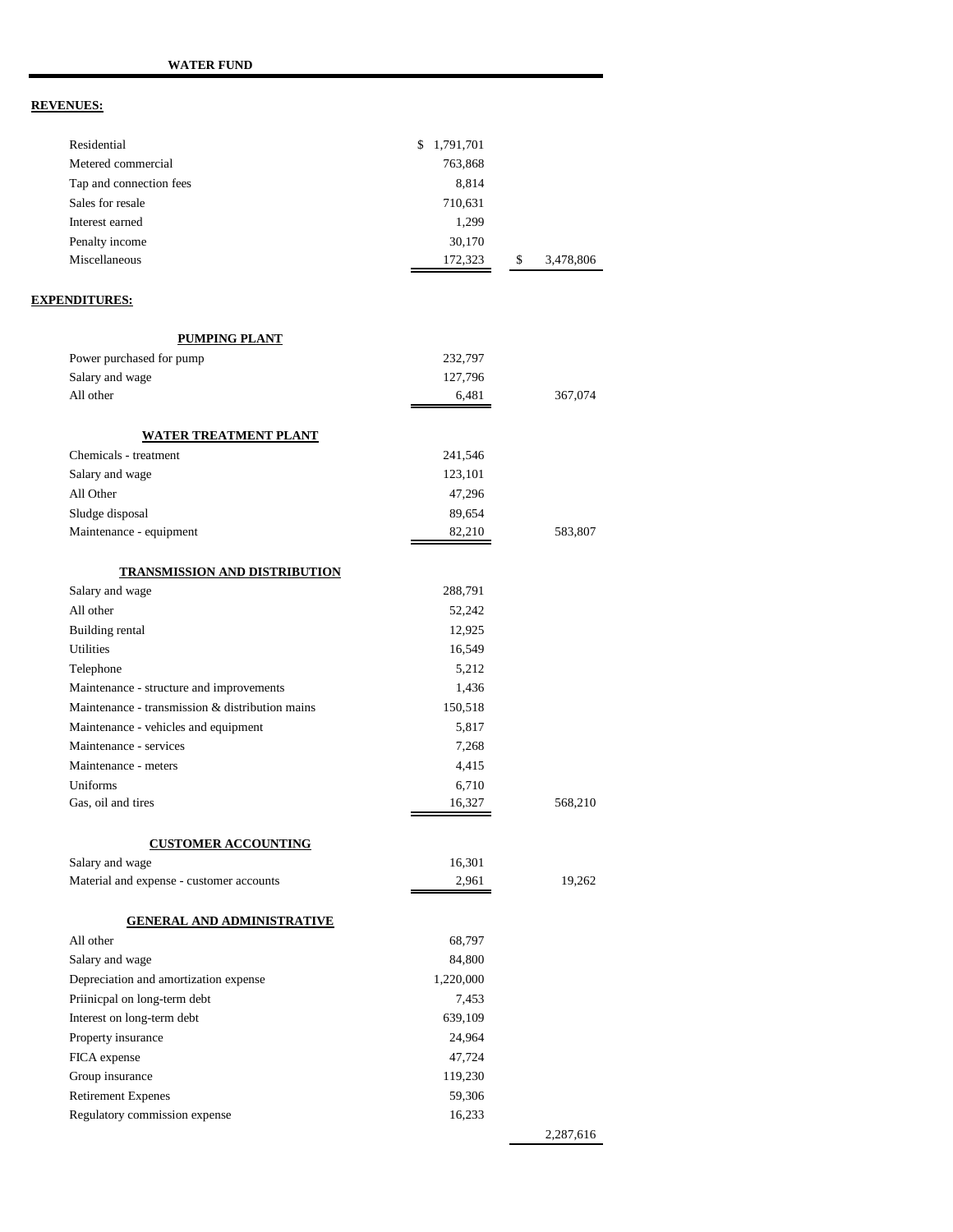| <b>Total water fund expenditures</b>     | 3,825,969       |
|------------------------------------------|-----------------|
| Change in net position                   | (347, 163)      |
| Total net position - beginning (audited) | 2,219,312       |
| Total net position - ending (unaudited)  | \$<br>1,872,149 |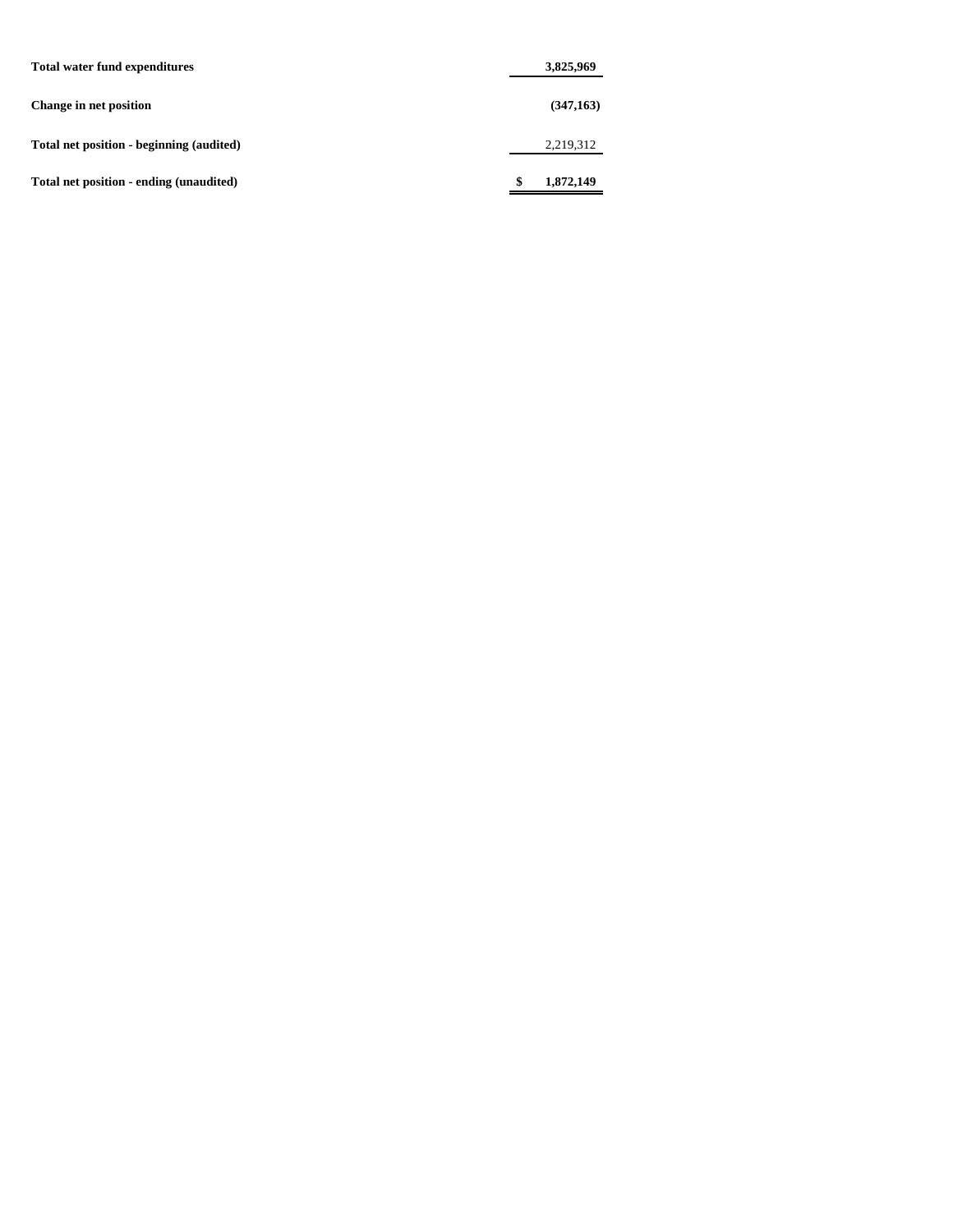| Metered residential                            | \$<br>978,225 |                 |
|------------------------------------------------|---------------|-----------------|
| Unmetered residential                          | 15,503        |                 |
| Metered commercial                             | 809,380       |                 |
| Tap and connection fees                        | 2,400         |                 |
| Service to other systems                       | 353,038       |                 |
| Interest earned                                | 2,635         |                 |
| Reimbursements - Other                         | 16,764        |                 |
| Penalty income                                 | 20,219        |                 |
| Lab analysis services                          | 217,003       |                 |
| Miscellaneous receipts                         | 36            | \$<br>2,415,203 |
| <b>EXPENDITURES:</b>                           |               |                 |
| <b>COMBINED SEWER OVERFLOW</b>                 |               |                 |
| Regular wages                                  | \$<br>33,850  |                 |
| Overtime                                       | 8,784         |                 |
| Maintenance - vehicles and equipment           | 986           |                 |
| Supplies and other related expense             | 445           | 44,065          |
| <b>COLLECTING</b>                              |               |                 |
| Regular wages                                  | 60,405        |                 |
| Overtime                                       | 7,471         | 67,876          |
| <b>PUMPING</b>                                 |               |                 |
| Salary and wage                                | 60,186        |                 |
| Overtime wages                                 | 7,984         |                 |
| Power and fuel                                 | 84,652        |                 |
| Maintenance - structures and improvements      | 29,260        |                 |
| Gas, oil and tires                             | 15,226        |                 |
| Telephone                                      | 3,250         |                 |
| Supplies and other related expense             | 56,366        |                 |
| All other expenses                             | 18,082        |                 |
| Maintenance - vehicles and equipment           | 4,417         |                 |
| Maintenance - pumping equipment                | 20,998        | 300,421         |
| <b>TREATMENT AND DISPOSAL</b>                  |               |                 |
| Regular wages                                  | 255,448       |                 |
| Overtime wages                                 | 12,799        |                 |
| Power and fuel                                 | 155,352       |                 |
| Other supplies and expense                     | 29,929        |                 |
| Contract analysis                              | 25,947        |                 |
| Chemical treatment expense                     | 22,968        |                 |
| Maintenance - treatment and disposal equipment | 77,294        |                 |
| Maintenance - Structures and Improvements      | 5,600         |                 |
| Maintenance - vehicles and equipment           | 13,506        |                 |
| All other expense                              | 9,528         | 608,371         |
| <b>CUSTOMER ACCOUNTING</b>                     |               |                 |
| Salary and wages                               | 16,217        |                 |
| Overtime wages                                 | 85            |                 |
| Other supplies and expense                     | 3,521         | 19,823          |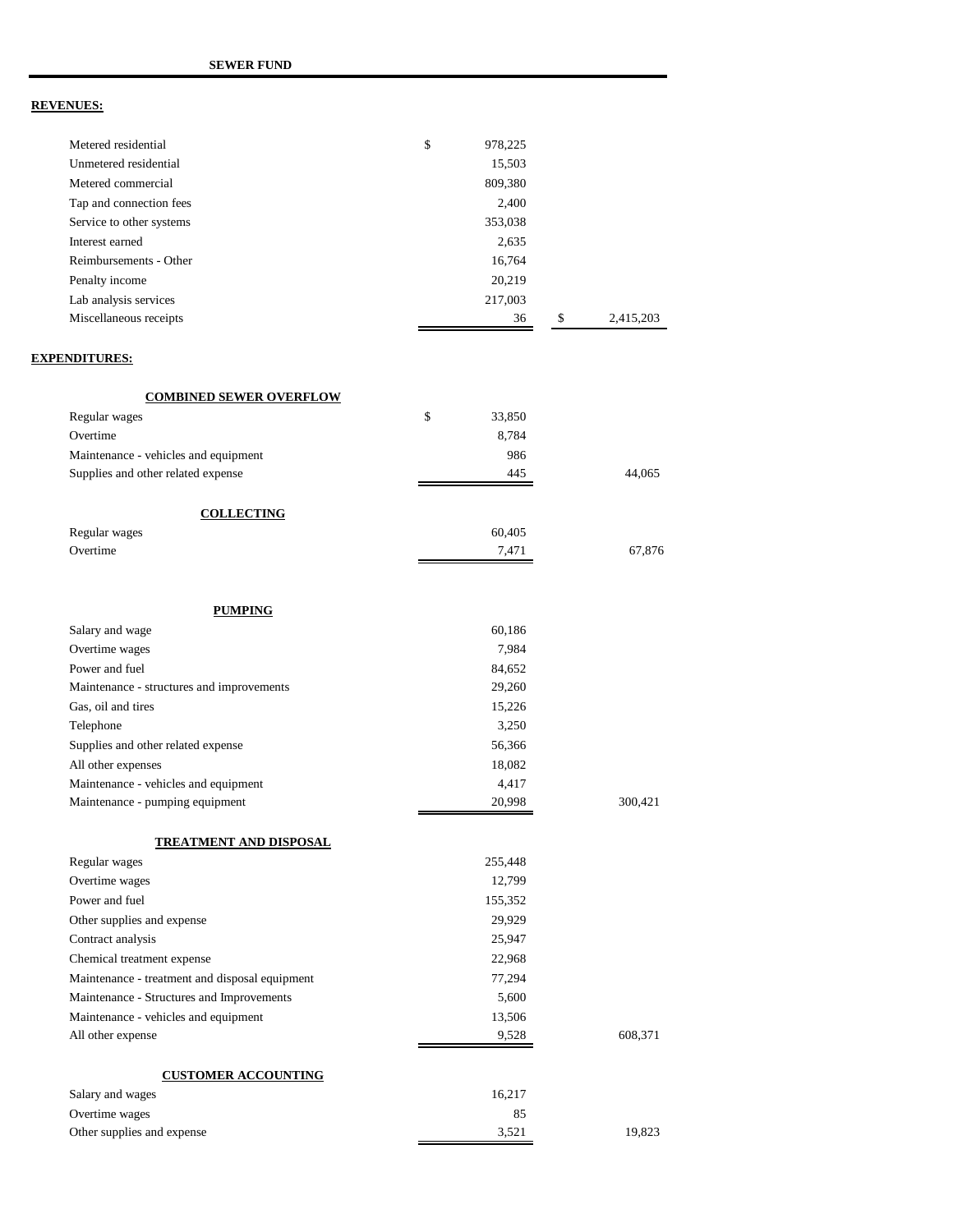## **GENERAL AND ADMINISTRATIVE**

| Sanitary board                           | 3,796   |                 |
|------------------------------------------|---------|-----------------|
| Salary and wages                         | 84,329  |                 |
| Overtime wages                           | 214     |                 |
| <b>Professional Services</b>             | 3,662   |                 |
| Interest on long-term debt               | 158,628 |                 |
| Regulatory commission expense            | 12,352  |                 |
| Miscellaneous                            | 50,904  |                 |
| Consent decree                           | 6,280   |                 |
| Property and liability insurance         | 27,317  |                 |
| FICA expense                             | 40,328  |                 |
| Group insurance                          | 91,604  |                 |
| <b>Retirement Expense</b>                | 49,252  |                 |
| Depreciation and amortization            | 394,700 | 923,366         |
| <b>Total sewer fund expenditures</b>     |         | \$<br>1,963,922 |
| <b>Change in net position</b>            |         | 451,281         |
| Total net position - beginning (audited) |         | 3,052,348       |
| Total net position - ending (unaudited)  |         | \$<br>3,503,629 |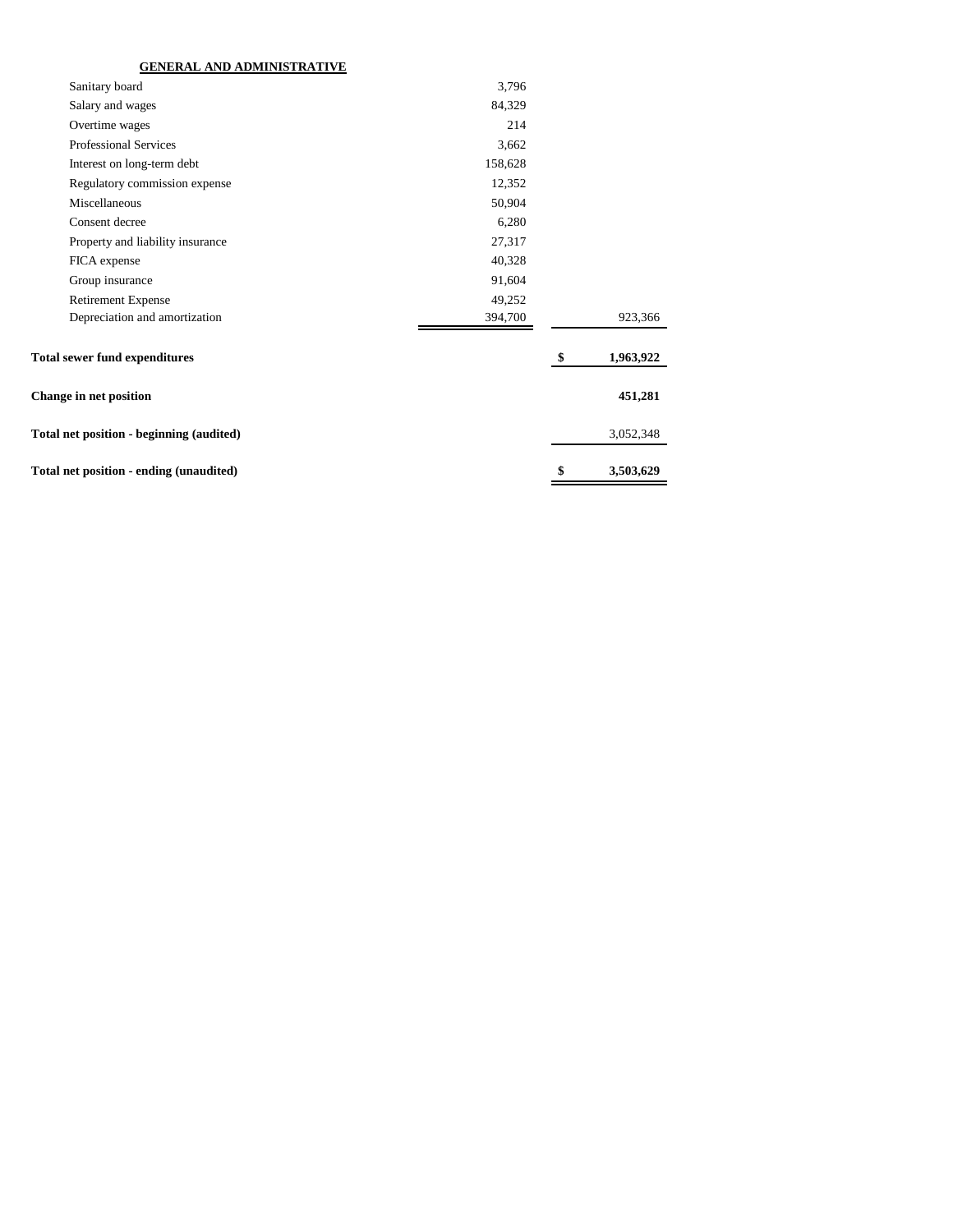| Charges for services                     | \$<br>1,381,711 |                 |
|------------------------------------------|-----------------|-----------------|
| Interest                                 | 1,401           |                 |
| Miscellaneous                            | 14,214          | \$<br>1,397,326 |
| <b>EXPENDITURES:</b>                     |                 |                 |
| Salary and wages                         | \$<br>337,907   |                 |
| Overtime wages                           | \$<br>13,955    |                 |
| FICA expense                             | \$<br>26,005    |                 |
| Group insurance                          | \$<br>78,002    |                 |
| <b>Retirement Expense</b>                | \$<br>34,349    |                 |
| <b>Contractual Services</b>              | 551,713         |                 |
| Other expense                            | 42,514          |                 |
| Rents                                    | 21,600          |                 |
| Supplies                                 | 59,042          |                 |
| Property and liability insurance         | 22,965          |                 |
| Interest                                 | 1,736           |                 |
| Depreciation                             | 77,990          | \$<br>1,267,778 |
| <b>Change in net position</b>            |                 | 129,548         |
| Total net position - beginning (audited) |                 | 724,077         |
| Total net position - ending (unaudited)  |                 | \$<br>853,625   |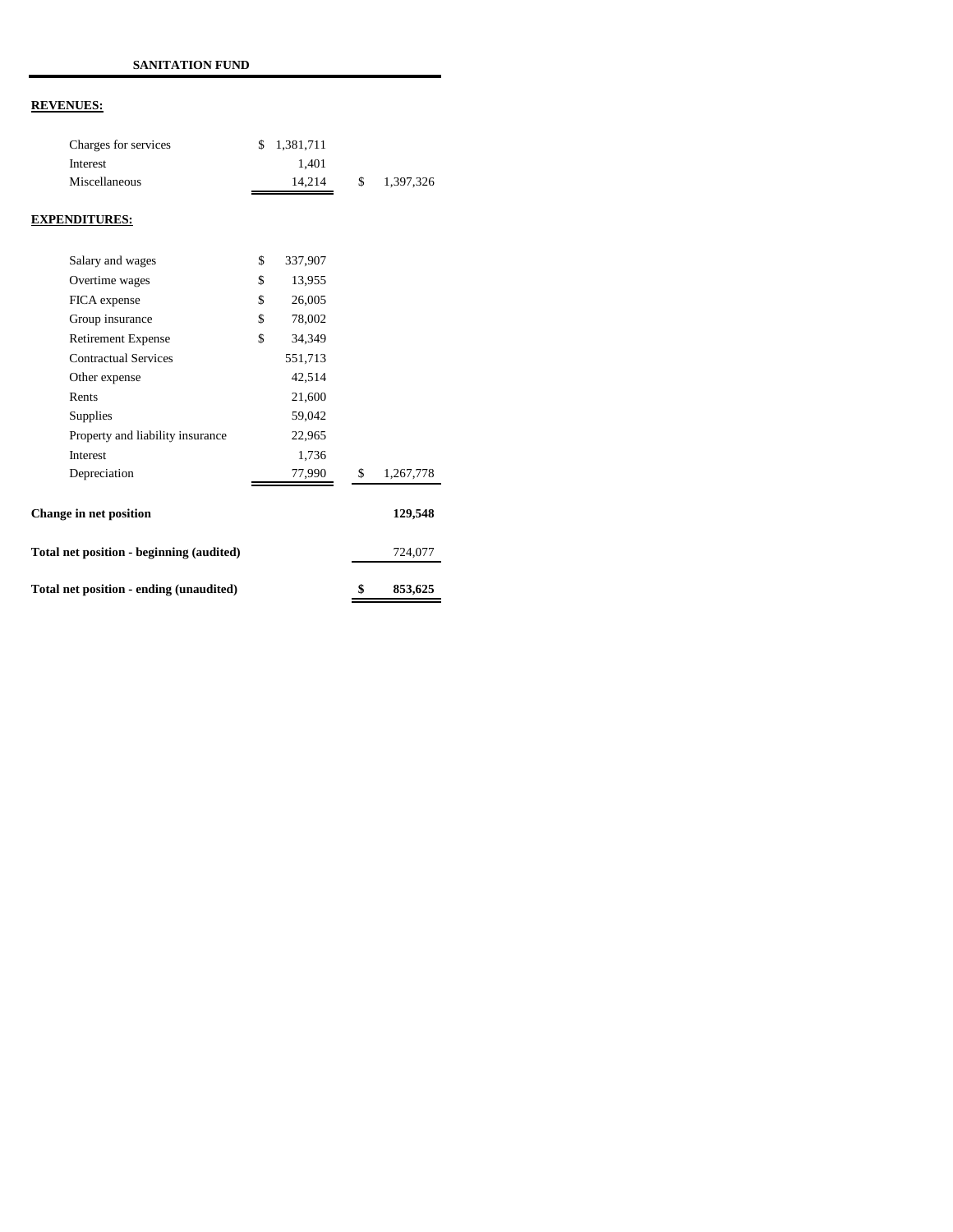**LANDFILL FUND**

| Other expenses<br>Change in net position<br>Total net position - beginning (audited) | S  | 5,189 | \$<br>5,189<br>1,068<br>1,969,773 |
|--------------------------------------------------------------------------------------|----|-------|-----------------------------------|
|                                                                                      |    |       |                                   |
|                                                                                      |    |       |                                   |
|                                                                                      |    |       |                                   |
| <b>EXPENDITURES:</b>                                                                 |    |       |                                   |
| Miscellaneous                                                                        |    | 58    | \$<br>6,257                       |
|                                                                                      |    | 6,142 |                                   |
| Charges for services                                                                 | \$ | 57    |                                   |
|                                                                                      |    |       |                                   |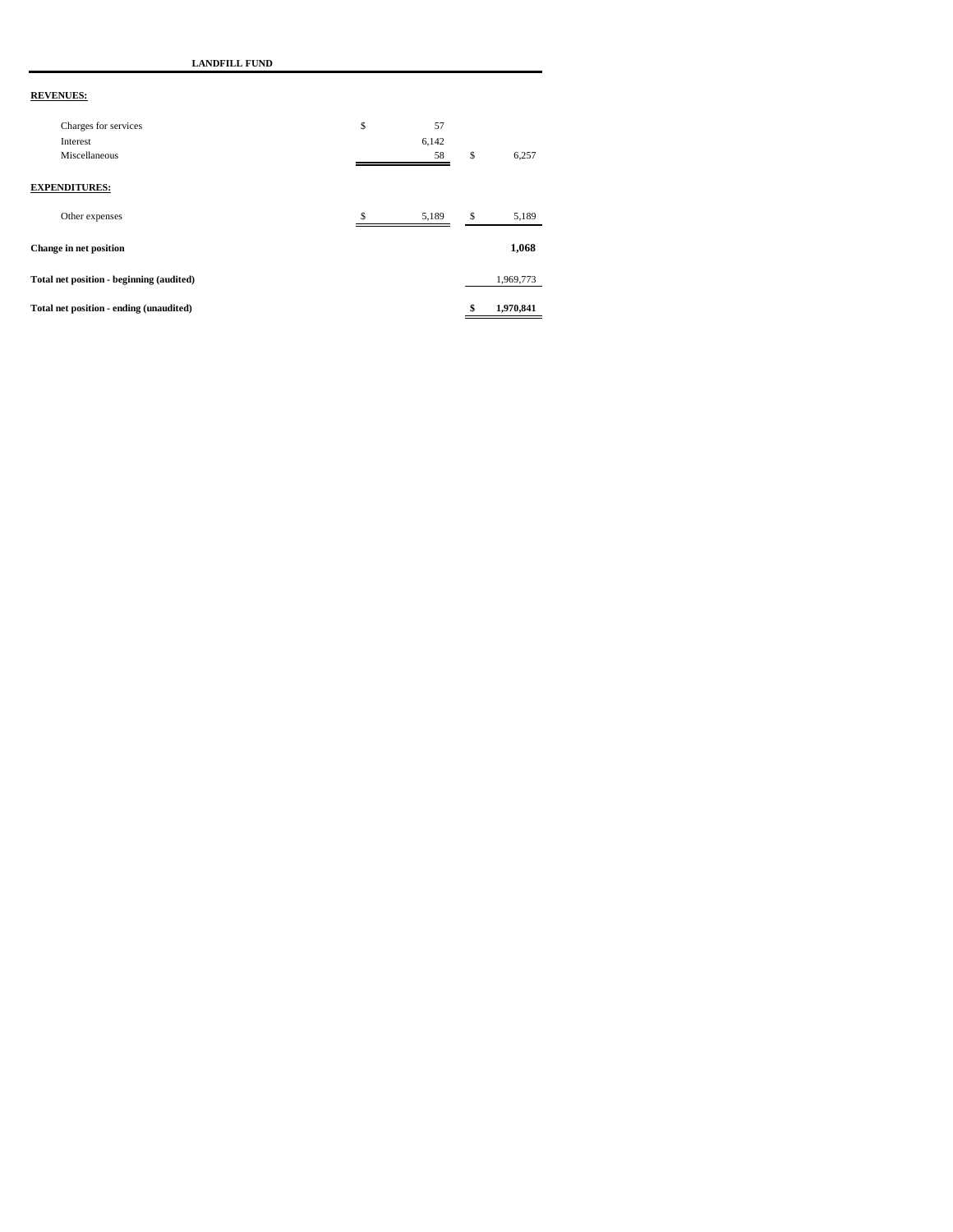|                                  | <b>LONG TERM DEBT</b> |                   |              | <b>PURPOSE</b> |              |                                                            |
|----------------------------------|-----------------------|-------------------|--------------|----------------|--------------|------------------------------------------------------------|
|                                  |                       |                   |              |                |              |                                                            |
|                                  | <b>GENERAL</b>        | <b>SANITATION</b> | <b>WATER</b> | <b>SEWER</b>   | <b>PARKS</b> |                                                            |
| <b>DESCRIPTION</b>               | <b>FUND</b>           | <b>FUND</b>       | <b>FUND</b>  | <b>FUND</b>    | <b>FUND</b>  |                                                            |
|                                  |                       |                   |              |                |              |                                                            |
| <b>Capital Leases Payable</b>    |                       |                   |              |                |              |                                                            |
|                                  |                       |                   |              |                |              |                                                            |
| Due 2023                         |                       |                   |              | 59,334         |              | <b>Sewer Aeration Equipment</b>                            |
| Due 2027                         |                       | 126,369           |              |                |              | Garbage truck, roll-off                                    |
|                                  |                       |                   |              |                |              |                                                            |
| <b>Installment Notes Payable</b> |                       |                   |              |                |              |                                                            |
|                                  |                       |                   |              |                |              |                                                            |
| Due 2021                         |                       |                   | 11.203       |                |              | 2017 Ford F550                                             |
| Due 2021                         |                       |                   |              | 112,546        |              | 18 Ford Van & Camera                                       |
| Due 2021                         |                       | 54,980            |              |                |              | Sanitiation Garage LOC                                     |
| Due 2021                         | 723,858               |                   |              |                |              | <b>EMBC-PGCC Armory</b>                                    |
| Due 2022                         | 7,003                 |                   |              |                |              | <b>UCC Court Software</b>                                  |
| Due 2023                         | 10,202                |                   |              |                |              | 2018 Ford Explorer                                         |
| Due 2023                         | 10,202                |                   |              |                |              | 2018 Ford Explorer                                         |
| Due 2024                         | 172,490               |                   |              |                |              | 2018 Intl Fire Truck                                       |
|                                  |                       |                   |              |                |              |                                                            |
|                                  |                       |                   |              |                |              |                                                            |
|                                  |                       |                   |              |                |              |                                                            |
| <b>Revenue Bonds Payable</b>     |                       |                   |              |                |              |                                                            |
| Due 2025 - Issue of 1986         |                       |                   |              | 64,625         |              | Treatment plant construction                               |
|                                  |                       |                   |              |                |              |                                                            |
| Due 2028 - Issue 2006 A          |                       |                   |              | 3,500,957      |              | Upgrade of wastewater treatment plant - partial cost       |
| Due 2040 - Issue 2009 A          |                       |                   |              | 566,247        |              | Additions, betterments and improvements to existing system |
|                                  |                       |                   |              |                |              |                                                            |
| Due 2055 - Issue 2015 - Sewer    |                       |                   |              | 2,367,204      |              | Additions, betterments and improvements to existing system |
|                                  |                       |                   |              |                |              |                                                            |
| Due 2040 - Issue 2020 A - Sewer  |                       |                   |              | 1,181,400      |              | Additions, betterments and improvements to existing system |
|                                  |                       |                   |              |                |              |                                                            |
| Due 2055 - Issued 2015 - Water * |                       |                   | 33,117,414   |                |              | Additions, betterments and improvements to existing system |
|                                  |                       |                   |              |                |              |                                                            |
| <b>Total debt outstanding</b>    | 923,755<br>\$         | 181,349           | 33.128.617   | 7,852,313      |              |                                                            |
|                                  |                       |                   |              |                |              |                                                            |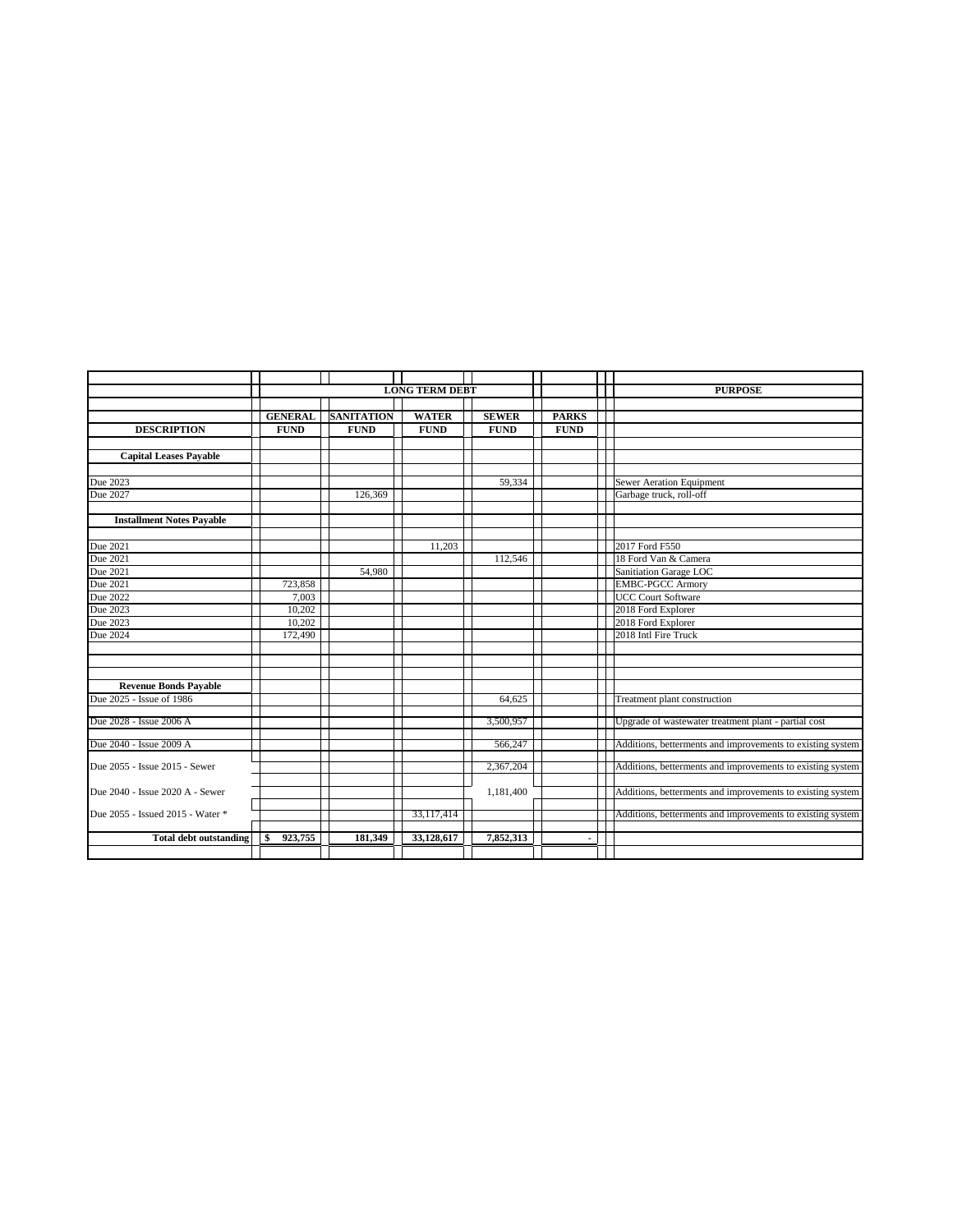#### **City of Elkins, WV Vendor Report FY21**

| 4inkjets.com                                      | \$119.88               |
|---------------------------------------------------|------------------------|
| 84 Lumber                                         | \$2,485.47             |
| A & A Safety Inc                                  | \$6,212.00             |
| Absolute Assurance Drug Test LLC                  | \$2,402.00             |
| <b>Action Target</b>                              | \$2,358.54             |
| Adkins Home Center Inc                            | \$4,389.18             |
| Advance Auto Parts                                | \$2,891.28             |
| <b>Advanced Analytical Solutions</b>              | \$1,371.00             |
| Aerzen USA Corp                                   | \$707.47               |
| AFLAC                                             | \$3,336.72             |
| Airgas USA LLC                                    | \$2,614.65             |
| AK Athletic Equipment                             | \$1,320.00             |
| Alexis Fire Equipment Company                     | \$865.01               |
| AlignHR LLC                                       | \$22,500.00            |
| Allegheny Environmental Services LLC              | \$31,540.00            |
| Amazon                                            | \$16,836.30            |
| American Airworks                                 | \$32,868.08            |
| American Legal Publishing Corporation             | \$11,299.36            |
| American National Standard                        | \$105.00               |
| American Zurich Insurance Co                      | \$74.22                |
| Amtower Auto Supply, Inc                          | \$16,393.53            |
| Appalachian Forest Heritage Area Inc              | \$6,000.00             |
| Appalachian Renovations Roofing & Sheet Metal LLC | \$74,760.00            |
| Appalachian Signals & Products Inc                | \$2,816.10             |
| <b>Appalachian Tire Products</b>                  | \$19,202.88            |
| Applied Industrial Tech                           | \$3,106.20             |
| Aqua Filter Fresh Inc                             | \$239.00               |
| Armstrong Creative Group LLC                      | \$9,650.00             |
| ASCAP                                             | \$734.50               |
| Assured Partners of West Virginia LLC             | \$166,302.22           |
| AT&T MOBILITY                                     | \$24,504.87            |
| <b>ATCO</b> International                         | \$13,928.64            |
| Atlantic Emergency Solutions                      | \$145.40               |
| <b>Atlantic Tactical</b>                          | \$1,540.95             |
| Attorney Tim Stranko PLLC                         | \$5,085.00             |
| Auto Zone Store #1115                             | \$11,551.52            |
| <b>B&amp;G Solutions Inc</b>                      | \$298.75               |
| <b>B&amp;H Photo</b>                              | \$1,572.17             |
| <b>Backflow Prevention Plus</b>                   | \$190.00               |
| <b>Bad Boy Mower Parts</b>                        | \$196.90               |
| <b>BADZIK Printing Service Inc</b>                | \$1,084.82             |
| <b>Ballard Inc</b>                                | \$289.99               |
| BB&T Governmental Finance                         | \$58,233.60            |
| <b>BCT Construction</b>                           | \$24,124.69            |
| <b>Bear Contracting LLC</b>                       | \$731,581.26           |
| <b>Beau Roberts</b>                               | \$955.00               |
| <b>Beckson Marine Inc</b>                         | \$59.75                |
| Betty's Boots, LLC                                | \$4,693.27             |
| <b>BFMC</b> Inc                                   | \$4,516.05             |
| <b>BHM CPA Group Inc</b>                          | \$29,000.00            |
| <b>Big State Industrial Supply</b>                |                        |
| <b>Biser's Radio Service</b>                      | \$864.20<br>\$281.45   |
| <b>Blasters Tool &amp; Supply</b>                 |                        |
| <b>Blauer Manufacturing Co</b>                    | \$992.89<br>\$1,235.80 |
| BMI                                               |                        |
|                                                   | \$364.00               |
| Bob Arbogast                                      | \$100.00               |
| Bob Evans-Mr. Fix It                              | \$1,660.00             |
| Bolt Depot Inc                                    | \$777.68               |
| <b>Bradish Glass Inc</b>                          | \$1,250.00             |
| <b>Brandon Barrick</b>                            | \$343.00               |
| <b>Brandon Short</b>                              | \$100.00               |
| <b>Breathing Air Systems</b>                      | \$67.40                |
| <b>Bren-Tronics Inc</b>                           | \$1,729.69             |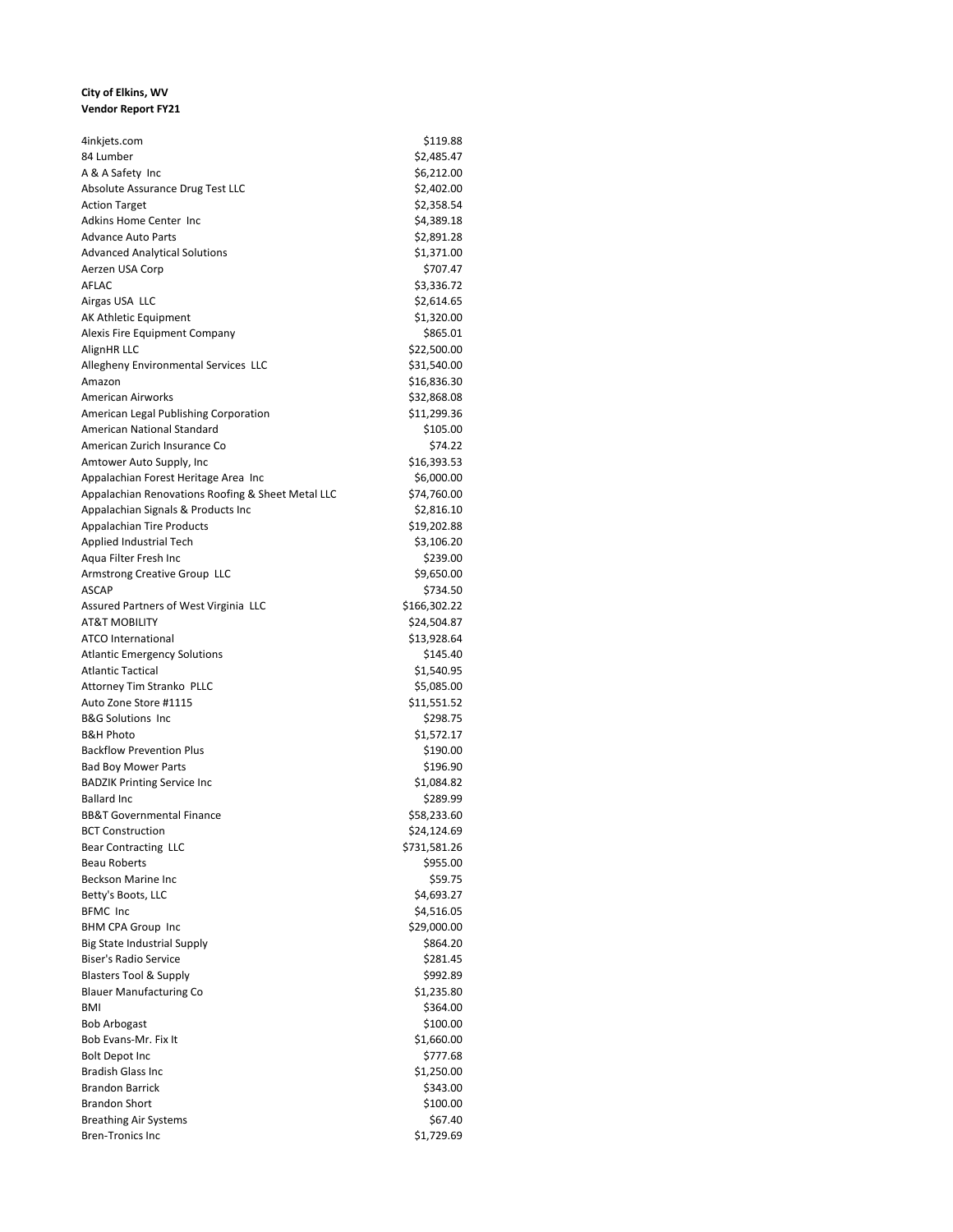| <b>Brooke Hinzman</b>                                             | \$300.00                  |
|-------------------------------------------------------------------|---------------------------|
| <b>Broughton Sports</b>                                           | \$1,557.45                |
| Bryan Wagoner or Laura Brekke                                     | \$3,621.85                |
| <b>Builders Group Inc</b>                                         | \$13,522.21               |
| Burgess & Niple Inc                                               | \$82,127.67               |
| <b>Business First IT</b>                                          | \$96,838.61               |
| <b>Busy Beaver</b>                                                | \$978.64                  |
| C & S Enterprise                                                  | \$3,300.00                |
| C I Thornburg Co Inc                                              | \$1,093.32                |
| <b>CAN Surety Direct Bill</b>                                     | \$250.00                  |
| Capital Doors Inc                                                 | \$906.00<br>\$443.00      |
| Carolyn Pritt                                                     | \$300.00                  |
| Carolyn S. Gola<br>Casto & Harris of WV LLC                       | \$4,319.99                |
| Catholic Charities West Virginia Inc                              | \$1,000.00                |
| Cathy Slawter                                                     | \$300.00                  |
| C-Com LLC                                                         | \$35,485.62               |
| Central Supply Company of WV                                      | \$22,399.34               |
| <b>Charles Siler</b>                                              | \$300.00                  |
| Charleston Blueprint Inc                                          | \$15,830.00               |
| Chemtek Corp                                                      | \$397.11                  |
| Child Support Enforcement                                         | \$15,836.54               |
| Chris Lee                                                         | \$127.59                  |
| Christmas.com                                                     | \$310.29                  |
| <b>Christy Tribble</b>                                            | \$150.00                  |
| Cintas Corp. 531                                                  | \$42,551.30               |
| CIT Technology Finance Serv Inc                                   | \$1,835.22                |
| <b>Citizens Bank of WVFP</b>                                      | \$72,922.27               |
| Citizens Bank of WVPp                                             | \$114,378.26              |
| City of Clarksburg                                                | \$1,841.60                |
| City of Elkins                                                    | \$303,167.24              |
| Citynet                                                           | \$3,654.42                |
| Civil War Trails                                                  | \$200.00                  |
| CJ's Concrete & Construction                                      | \$29,425.00               |
| Clayman & Associates, PLLC                                        | \$2,750.00                |
| Clean Harbors Environmental Services Inc                          | \$3,523.99                |
| Clean It Supply                                                   | \$455.76                  |
| <b>Cleveland Brothers</b>                                         | \$2,653.66                |
| Cody Atwell                                                       | \$618.42                  |
| <b>COE Capital Reserve</b>                                        | \$200,000.00              |
| <b>COE Financial Stabilization</b><br><b>COE Fire Service Fee</b> | \$641,812.00              |
| <b>COE General Fund 2</b>                                         | \$1,133.99<br>\$44,952.00 |
| COE Misc                                                          | \$6,474.01                |
| <b>COE Parks and Recreation</b>                                   | \$305,796.00              |
| <b>COE Payroll</b>                                                | \$840,106.69              |
| <b>COE Payroll Reimbursement</b>                                  | \$2,580,067.13            |
| <b>COE Police Department</b>                                      | \$10,071.00               |
| <b>COE Sanitation</b>                                             | \$5,403.29                |
| <b>COE Sewer</b>                                                  | \$44,626.88               |
| <b>COE Sewer Depreciation Account</b>                             | \$62,938.79               |
| COE Sewer O & M Account                                           | \$5,140.94                |
| <b>COE Sewer Project</b>                                          | \$644,213.00              |
| <b>COE Utilities</b>                                              | \$45,084.81               |
| <b>COE Water Depreciation Account</b>                             | \$52,559.51               |
| COE Water O & M Account                                           | \$52,559.51               |
| <b>COE WWTP</b>                                                   | \$8,062.52                |
| <b>Colonial Court Service Station</b>                             | \$13,167.72               |
| Colonial Life                                                     | \$4,323.47                |
| Competitive Edge Products                                         | \$419.97                  |
| Computer Projects of IL                                           | \$180.00                  |
| <b>Continental Research Corp</b>                                  | \$395.00                  |
| Cooper Asphalt                                                    | \$2,160.00                |
| Core & Main LP                                                    | \$13,678.53               |
| <b>Country Roads Transit</b>                                      | \$14,000.00               |
| Crazy Harry's Greenhouse LLC                                      | \$407.81                  |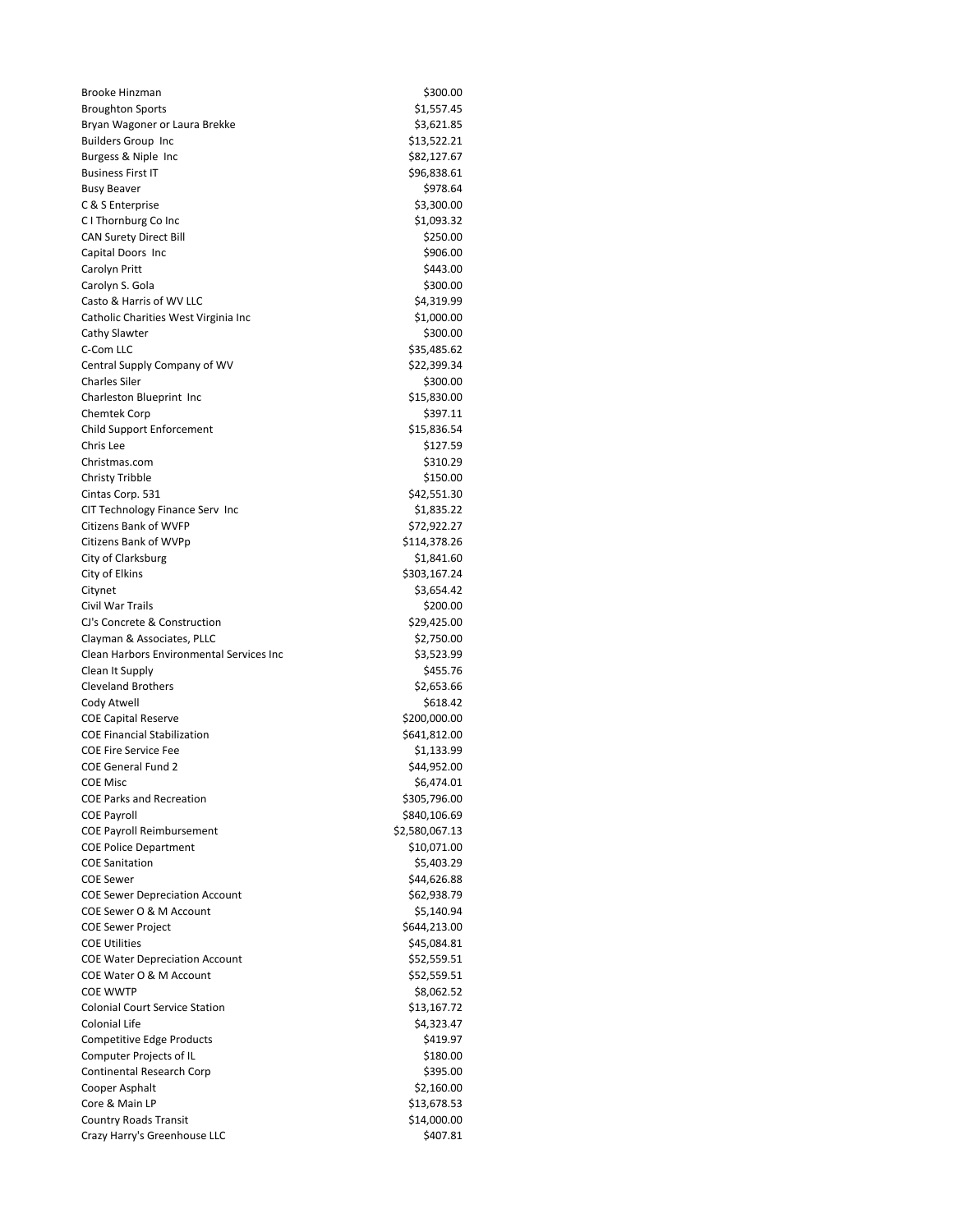| Crim Law Office PLLC                              | \$109,760.00 |
|---------------------------------------------------|--------------|
| <b>Cummins Sales and Service</b>                  | \$10,488.76  |
| Cunningham Collision LLC                          | \$1,236.98   |
| <b>CVS</b>                                        | \$130.94     |
| <b>Cybertech Automation USA Inc</b>               | \$7,449.97   |
| Dan Neel Fence Co LLC                             | \$1,200.00   |
| Darren's Pizza Shack                              | \$1,115.33   |
| Dash Medical Gloves                               | \$722.50     |
| DataMax Corporation                               | \$16,567.15  |
| David Davis Heating A/C & Electric Inc.           | \$120,027.00 |
| David Deshayes                                    | \$729.00     |
| Davis Electrical Svc. Inc                         | \$7,919.09   |
| Davis Trust Company                               | \$110,262.04 |
| <b>DC Computers</b>                               | \$10,700.00  |
| Debra Isner                                       | \$300.00     |
| Depot Welcome Center                              | \$63,771.62  |
| Derek Buzzo                                       | \$3,300.00   |
| Ditch Witch of Roanoke Inc                        | \$97.56      |
| Dodson Pest Control                               | \$1,500.00   |
| <b>Dollar General Store</b>                       | \$195.89     |
| Donna Markley                                     | \$150.00     |
| Donna Ware                                        | \$243.00     |
| Don's Auto Body Repair                            | \$3,200.00   |
| <b>Downtown Decorations Inc.</b>                  |              |
|                                                   | \$174.00     |
| Dunham's Sports                                   | \$4,799.98   |
| <b>Eastman Tire Supplies</b>                      | \$416.00     |
| <b>EBAY Inc</b>                                   | \$470.88     |
| <b>Edward Tyre</b>                                | \$300.00     |
| Ehrlich                                           | \$5,580.00   |
| El Technical Services, Inc                        | \$684.00     |
| <b>Electronic Specialty Company</b>               | \$625.00     |
| Elkins Area Bank Auxiliary                        | \$100.00     |
| Elkins Building Comm.                             | \$41,805.48  |
| Elkins Chrysler Dodge Jeep                        | \$1,696.80   |
| Elkins Distributing Co. Inc                       | \$1,177.50   |
| <b>Elkins Fordland Inc</b>                        | \$29,883.80  |
| <b>Elkins Historic Landmark Commission</b>        | \$4,000.00   |
| Elkins Intermountain Company                      | \$13,093.85  |
| Elkins Main Street Inc                            | \$20,000.00  |
| <b>Elkins Municipal Building Commission</b>       | \$13,932.28  |
| <b>Elkins Professional Firefighters</b>           | \$2,160.00   |
| Elkins Randolph County Chamber of Commerce        | \$11,270.00  |
| <b>Elkins Rotary Club</b>                         | \$949.00     |
| Elkins Truck Service Inc                          | \$704.08     |
| Elkins-Randolph County Public Library             | \$22,500.00  |
| Elkins-Randolph County Regional Airport Authority | \$41,994.68  |
| Emblazon Sign Company                             | \$225.00     |
| <b>Emblem Enterprises Inc</b>                     | \$403.93     |
| <b>Empire Tactical USA</b>                        | \$391.76     |
| Encova Insurance                                  | \$71,679.00  |
| <b>Enterprise FM Trust</b>                        | \$118,844.79 |
| Environmental Systems Research Institute Inc      | \$3,150.00   |
| <b>EOD Gear</b>                                   | \$3,220.11   |
| Eric Schwartz                                     | \$67.65      |
| <b>Evident Inc</b>                                | \$351.61     |
| <b>Extreme Endeavors</b>                          | \$3,246.61   |
| <b>Factory Warranty Services</b>                  | \$75.00      |
|                                                   |              |
| Family Eye Care Center LLC                        | \$164.00     |
| <b>Fastenal Company</b>                           | \$10,612.37  |
| <b>FBMC</b>                                       | \$39,723.30  |
| Fire Fighter Sales and Service                    | \$383.40     |
| Fisher Auto Parts, Inc                            | \$5,981.10   |
| <b>Forestry Suppliers Inc</b>                     | \$153.40     |
| Form Tech Concrete Forms                          | \$2,521.98   |
| Fraternal Order of Police Lodge 104               | \$420.00     |
| Frontier                                          | \$13,813.69  |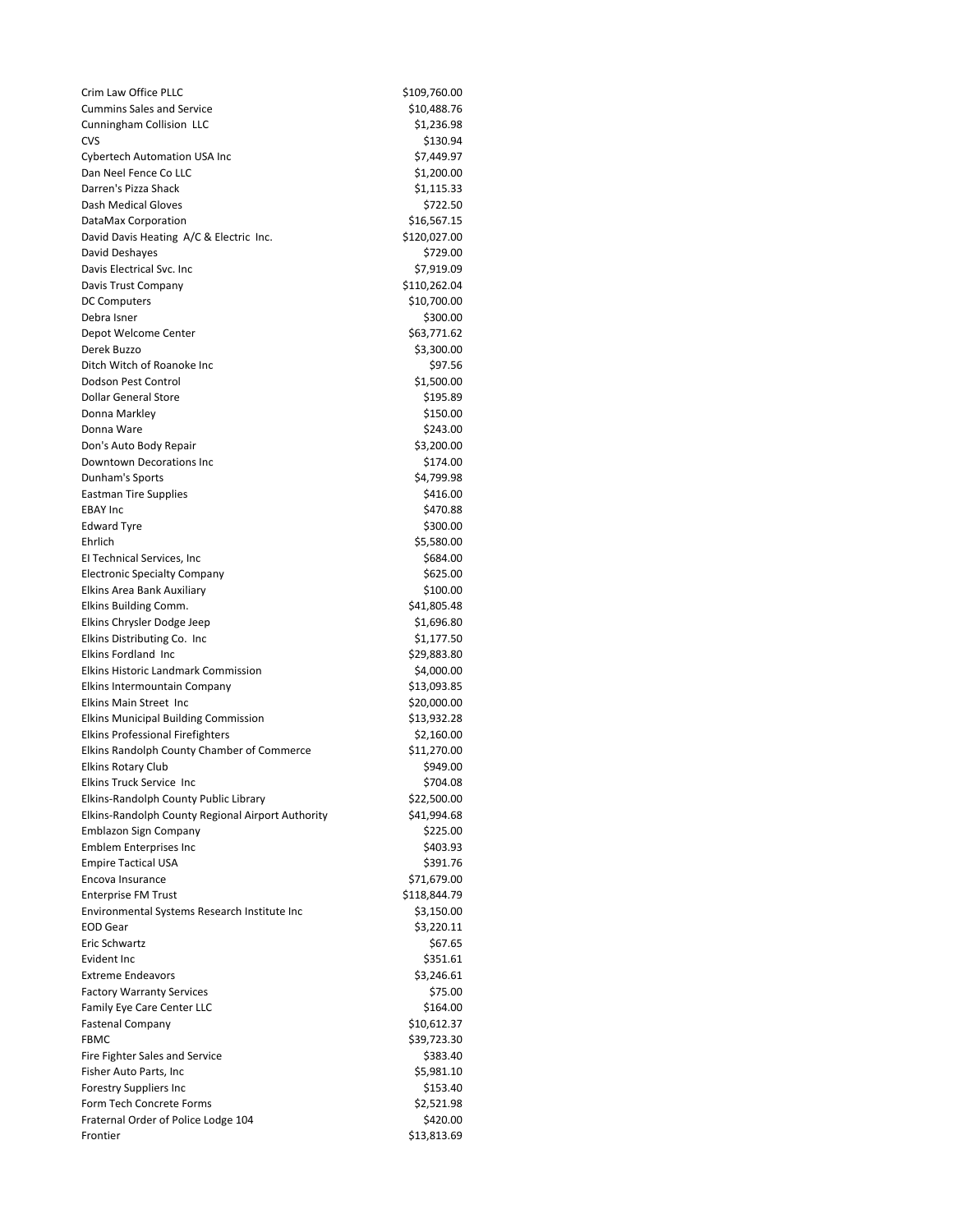| Galls, LLC                                                            | \$14,324.21            |
|-----------------------------------------------------------------------|------------------------|
| Garrett Equipment Rentals LLC                                         | \$16,589.15            |
| <b>Garrett Industrial Supply</b>                                      | \$8,633.15             |
| George L. Wilson Co                                                   | \$1,061.06             |
| German-Bliss Equipment                                                | \$932.39               |
| Gerry Roberts                                                         | \$129.00               |
| Gino's Pizza                                                          | \$1,877.41             |
| Glenda Helmick                                                        | \$300.00               |
| <b>Glock Professional Inc</b>                                         | \$250.00               |
| <b>Glotfelty Tire Center</b>                                          | \$180.40               |
| Go Keyless.com                                                        | \$341.09<br>\$1,866.63 |
| Godwin Auto Repair                                                    | \$6,029.10             |
| Golden Equipment Co Inc<br>Graham-Simon Plumbing                      | \$100.58               |
| <b>Great-West Trust Company LLC</b>                                   | \$9,339.00             |
| Griffith & Associates PLLC                                            | \$2,868.75             |
| Grover C Jackson Jr                                                   | \$21,600.00            |
| Guttman Energy Inc                                                    | \$118,102.13           |
| Hach Company                                                          | \$1,180.53             |
| <b>Hall of Fame Builders</b>                                          | \$4,392.15             |
| Hanna Instruments                                                     | \$158.18               |
| H-D Media Company LLC                                                 | \$1,107.85             |
| <b>HD Supply Facilities Maint</b>                                     | \$551.88               |
| <b>Heaster-Hart LLC</b>                                               | \$4,304.88             |
| Heritage Fire Equipment                                               | \$5,498.15             |
| <b>High Mountain Timber LLC</b>                                       | \$200.00               |
| Hill Manufacturing Co                                                 | \$1,923.74             |
| HiringThing Inc                                                       | \$1,080.00             |
| Holiday Inn                                                           | \$147.59               |
| Holtz Industries, Inc.                                                | \$450.68               |
| Home Depot                                                            | \$328.64               |
| Home Rule Board Operations Fund                                       | \$2,000.00             |
| Hootsuite Inc.                                                        | \$737.76               |
| Hydro-Dyne Engineering Inc                                            | \$663.50               |
| Identogo                                                              | \$455.00               |
| Industrial Air Power LLC                                              | \$1,503.71             |
| InfoUSA Marketing Inc                                                 | \$740.00               |
| In-Synch Systems LLC                                                  | \$7,022.70             |
| <b>International Association</b><br><b>International Code Council</b> | \$190.00               |
| International Public Management                                       | \$240.00<br>\$230.00   |
| Interstate Battery System                                             | \$126.95               |
| Interstate Rescue LLC                                                 | \$9,209.52             |
| Investigative Specialty Services LLC                                  | \$900.00               |
| Iron & Wood Designs                                                   | \$1,481.42             |
| J & S Hydraulics Inc                                                  | \$1,133.00             |
| J F Allen Co                                                          | \$56,290.14            |
| J, T, Martin Fire & Safety                                            | \$214.82               |
| Jarco Enterprises LLC                                                 | \$13,801.00            |
| Jefferds Corporation                                                  | \$789.21               |
| Jeffrey G. Skidmore                                                   | \$300.00               |
| Jerri G. Snyder                                                       | \$556.00               |
| Jerry A Marco                                                         | \$179.10               |
| John E. Reid & Associates                                             | \$149.00               |
| John Krause                                                           | \$242.00               |
| John P Place Inc                                                      | \$5,080.14             |
| JustTech LLC                                                          | \$1,013.16             |
| <b>K&amp;K Collision &amp; Towing</b>                                 | \$1,685.10             |
| K.A.R. Pro Tint Shop LLC                                              | \$4,651.38             |
| Karen Eye                                                             | \$65.00                |
| Kathy's Decorating & Design                                           | \$1,302.00             |
| Kay Casto & Chaney PLLC                                               | \$11,182.77            |
| Kentucky Fried Chicken                                                | \$98.11                |
| Kevin Cox MD                                                          | \$180.00               |
| Keystone Ridge Designs                                                | \$35,388.40            |
| Kroger's-Elkins Store                                                 | \$4,229.46             |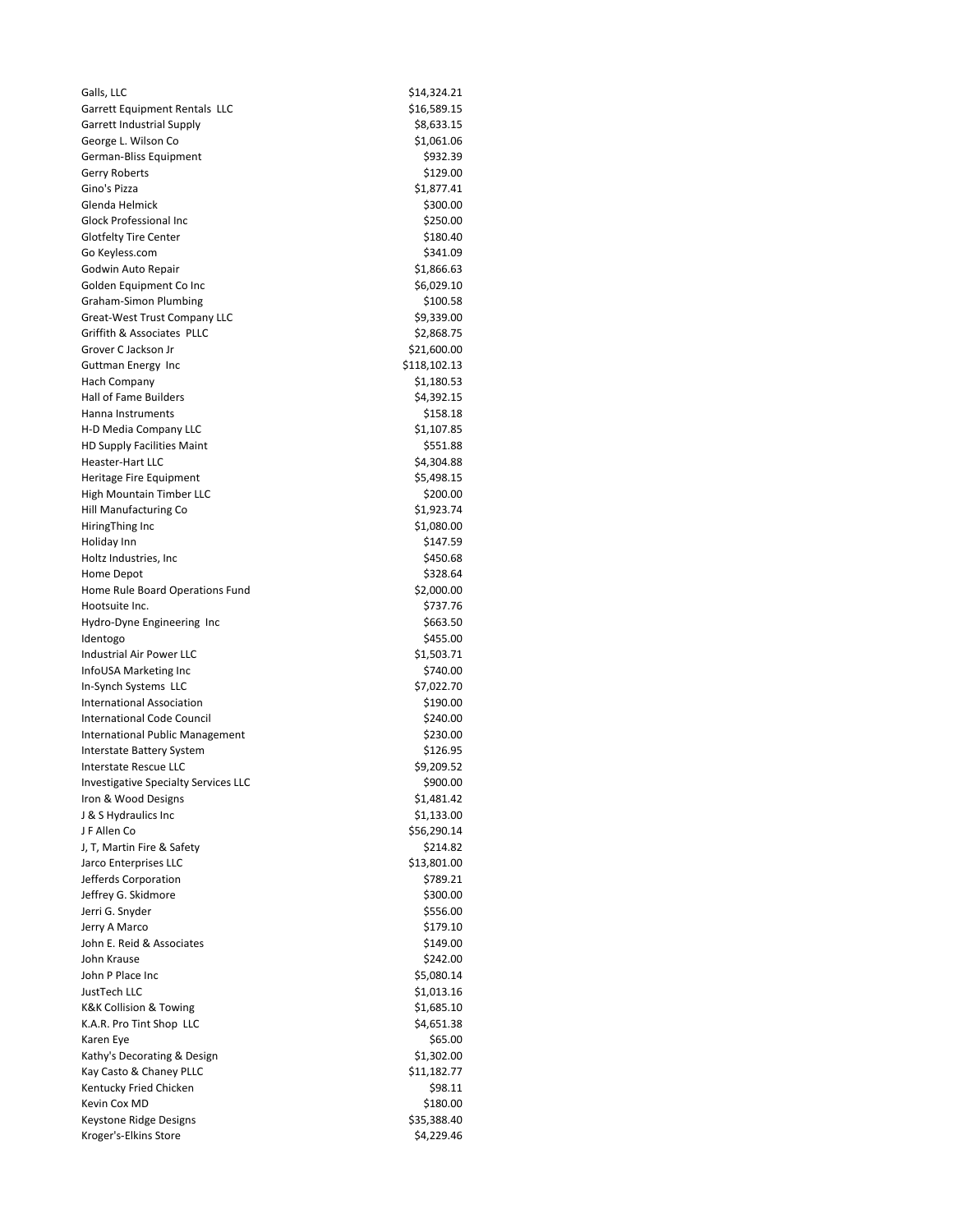| Kump House Trust Endowment                   | \$6,000.00             |
|----------------------------------------------|------------------------|
| LA Police Gear, Inc                          | \$118.99               |
| Lacal Equipment Inc                          | \$5,367.16             |
| Lacy Brewer                                  | \$786.00               |
| Lakeside Equipment Corp                      | \$2,051.00             |
| <b>LED Outfitters</b>                        | \$504.64               |
| Leslie Equipment Co                          | \$11,501.05            |
| Liberty Machine & Welding                    | \$2,995.00             |
| LightMart.com                                | \$13,665.00            |
| Linda L. McCauley                            | \$300.00               |
| Linda Long                                   | \$193.00               |
| Linda Silva                                  | \$822.63               |
| <b>LMC &amp; Associates</b>                  | \$3,949.00             |
| Loretta Leary                                | \$100.00               |
| Louise A Leach                               | \$300.00               |
| Lou's Gloves, Inc.                           | \$1,319.00             |
| Lowe's Home Center, LLC                      | \$4,473.19             |
| Lynn Proudfoot                               | \$564.00<br>\$275.88   |
| MailChimp                                    | \$100.00               |
| <b>Mallory Badgett</b><br>Marilyn Cuonzo     | \$83.78                |
| Mary E. McMahon                              | \$300.00               |
| Mary L Richards                              | \$492.00               |
| Matheny Motor Truck Company                  | \$1,863.15             |
| Matthew Woodford                             | \$438.85               |
| McCarty's Septic System                      | \$81,821.00            |
| <b>McClain Printing Company</b>              | \$307.84               |
| <b>MCM Business Systems</b>                  | \$822.79               |
| McNeil & Company                             | \$14,138.86            |
| Metalworks Inc                               | \$3,267.00             |
| <b>Metheny Contracting</b>                   | \$46,305.00            |
| Micrologic Inc                               | \$1,425.90             |
| <b>Microsoft Corporation</b>                 | \$348.00               |
| Middle Fork Builders                         | \$1,437.27             |
| Mildef Inc                                   | \$269.00               |
| Miller Environmental Inc                     | \$4,000.00             |
| Miller's Modification Station                | \$890.06               |
| Mine Belt Service, Inc                       | \$1,009.73             |
| Miss Utility of West Virginia Inc            | \$1,005.95             |
| <b>Mission Communications LLC</b>            | \$717.40               |
| Mistras Group Inc                            | \$800.00               |
| <b>Mitchell Tree Care LLC</b>                | \$9,700.00             |
| Mon Power                                    | \$699,422.39           |
| Morgantown Security & Fire                   | \$299.80               |
| Mountain Valley Bank                         | \$374,595.61           |
| Mountaineer Gas Company                      | \$47,693.77            |
| Municipal Emergency Services Depository Acct | \$6,757.46             |
| Nanci Bross-Fregonara<br>Naomi Corder        | \$740.88               |
| <b>National Fire Codes</b>                   | \$300.00               |
| National Fire Protection Association         | \$282.95<br>\$1,575.00 |
| National Industrial & Safety                 | \$934.15               |
| National Road Utility Supply Inc             | \$102,197.77           |
| <b>National Tactical Officers</b>            | \$740.00               |
| Naylor's Ace Hardware                        | \$6,943.61             |
| Newlons International Sales LLC              | \$13,696.64            |
| Newman Plumbing Inc                          | \$556,418.06           |
| Northco Corporation                          | \$15,250.00            |
| Northern Eagle Inc                           | \$564.00               |
| Northern Tool & Equipment                    | \$4,040.75             |
| Norton 3600                                  | \$1,014.05             |
| <b>Novus Glass</b>                           | \$1,310.00             |
| <b>Office Products</b>                       | \$908.90               |
| Ogden Matthew                                | \$153.75               |
| Ogden Enterprise & Trailer                   | \$700.00               |
| <b>Omega Tactical Concepts LLC</b>           | \$4,640.00             |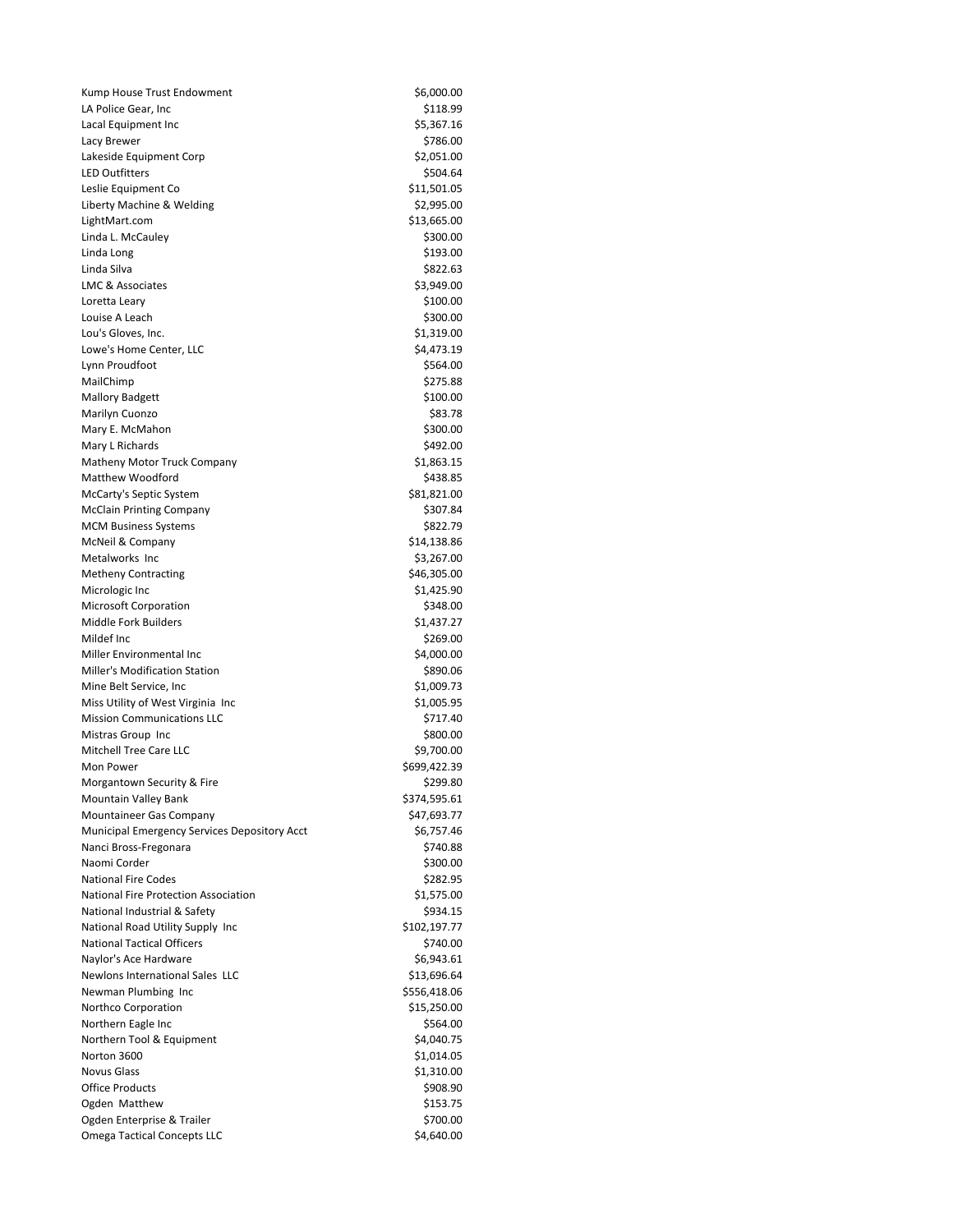| <b>Orders Construction Company Inc</b>                                       | \$43,319.55              |
|------------------------------------------------------------------------------|--------------------------|
| Otis Elevator Co                                                             | \$4,618.00               |
| Our Town Inc                                                                 | \$2,000.00               |
| P AND M Outdoors                                                             | \$7,350.88               |
| P3 Cost Analysts                                                             | \$9,216.85               |
| Pace Analytical Services                                                     | \$16,579.97              |
| Pack N Ship                                                                  | \$657.31                 |
| Packaging Research & Design Corp                                             | \$244.26                 |
| Packaworld International                                                     | \$554.66                 |
| Pack-n-Tape                                                                  | \$5,041.62               |
| Pam McDonald<br>Papa John's Pizza                                            | \$200.00<br>\$50.99      |
| Paradigm Liaison Services                                                    | \$380.00                 |
| Patrick Fladung                                                              | \$243.00                 |
| Paul's Distributing Car Brite                                                | \$405.00                 |
| Paypal                                                                       | \$1,287.96               |
| Perfection Plus Turbo-Dry LLC                                                | \$2,978.64               |
| <b>Performance Motors</b>                                                    | \$283.99                 |
| <b>Peter Daring</b>                                                          | \$1,172.00               |
| Philip Jordan                                                                | \$428.00                 |
| Phoenix Solutions, LLC                                                       | \$254,637.56             |
| <b>Pickering Associates Inc</b>                                              | \$39,075.00              |
| Pickup City                                                                  | \$400.00                 |
| Pitney Bowes Global Finance                                                  | \$3,897.00               |
| <b>Pitney Bowes Inc</b>                                                      | \$552.96                 |
| PoliceOne                                                                    | \$99.00                  |
| Pollardwater                                                                 | \$1,436.58               |
| Precision Pump & Valve Service                                               | \$43,954.60              |
| Preiser Scientific Inc                                                       | \$11,010.45              |
| <b>PRO Drinking Fountains</b>                                                | \$154.97                 |
| Public Service Commission WV                                                 | \$13,438.56              |
| <b>Quill Corporation</b>                                                     | \$9,168.31               |
| Raemelton Farm                                                               | \$2,738.00               |
| Ralston Press Inc                                                            | \$685.80                 |
| Randolph County Development Authority                                        | \$18,500.00              |
| Randolph County Clerk                                                        | \$129.00                 |
| Randolph County Commission                                                   | \$7,000.00               |
| Randolph County Community Arts Council                                       | \$5,000.00               |
| Randolph County Prosecuting Attorney                                         | \$902.00                 |
| Randolph Elkins Health Department<br>Randolph-Tucker Children's Advocacy Ctr | \$4,147.50<br>\$3,000.00 |
| Reclaim Company LLC                                                          | \$150.00                 |
| Red Bud Supply Inc                                                           | \$706.83                 |
| Redback Boots USA                                                            | \$161.00                 |
| Region VII Plan. & Development                                               | \$20,128.30              |
| Relentless LLC dba Desert Snow                                               | \$1,198.00               |
| Reliance Laboratories Inc                                                    | \$9,274.58               |
| Reserve Account - Pitney Bowes                                               | \$41,321.30              |
| Retiree Health Benefit Trust Fund                                            | \$154,108.05             |
| <b>Rich Mountain Trading</b>                                                 | \$1,217.99               |
| <b>Richard Humphrey</b>                                                      | \$628.00                 |
| Robert A Smith                                                               | \$300.00                 |
| Robert Jones                                                                 | \$50.64                  |
| Robert Koch                                                                  | \$1,072.00               |
| <b>Robert Leary</b>                                                          | \$586.00                 |
| Robert M Higgins                                                             | \$428.00                 |
| Robert Woolwine                                                              | \$300.00                 |
| Robertson Heating Supply                                                     | \$3,096.45               |
| Rocky Fork Enterprises LLC                                                   | \$235.20                 |
| Rose Neely                                                                   | \$100.00                 |
| Rossman & Co                                                                 | \$604.56                 |
| Salsbury Industries                                                          | \$1,681.85               |
| <b>Schaeffer Manufacturing</b>                                               | \$976.37                 |
| Scientific Methods Inc                                                       | \$5,490.00               |
| <b>Scott Electric</b>                                                        | \$2,141.92               |
| Scotties of Elkins LLC                                                       | \$306.75                 |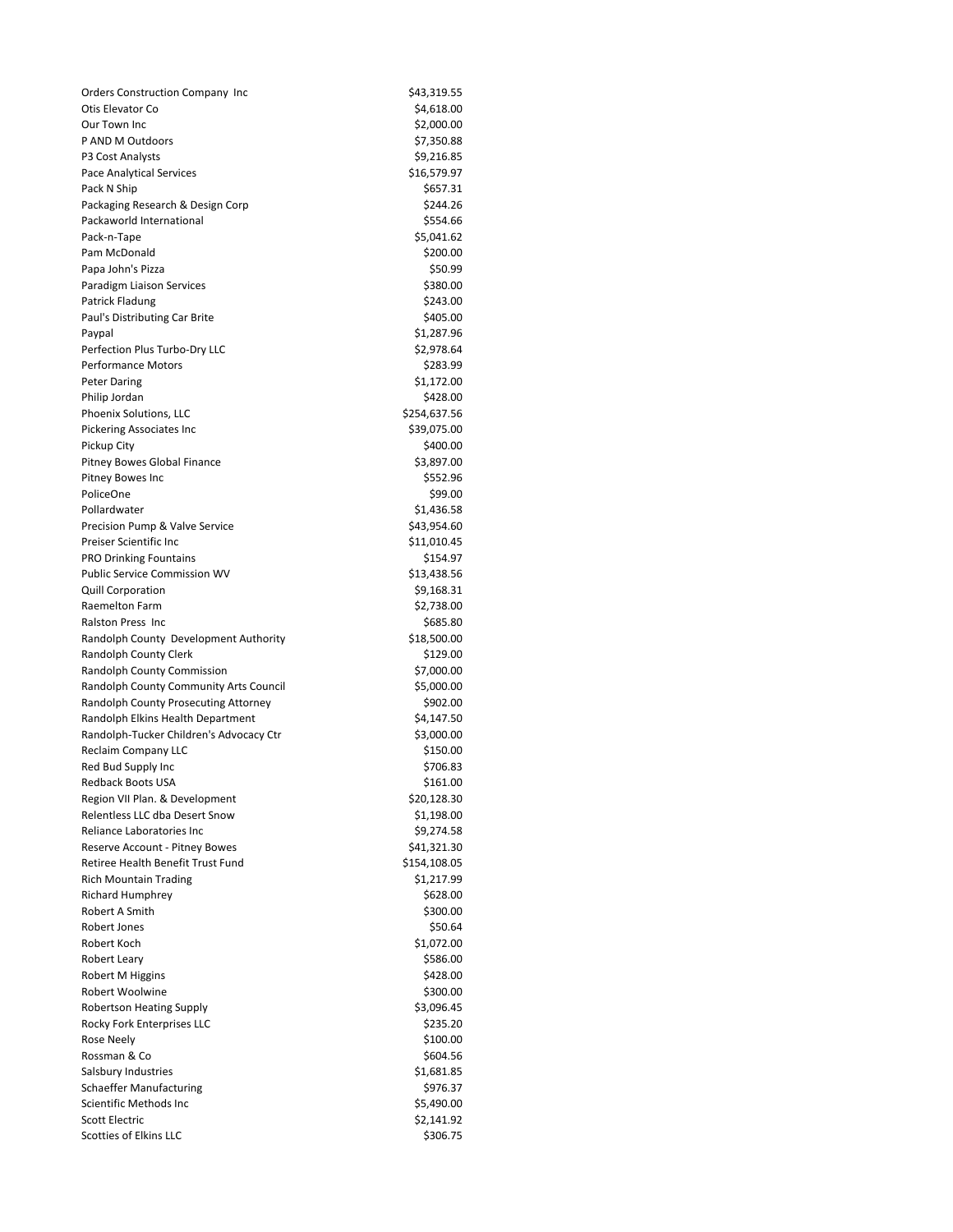| Sears                                    | \$2,154.85   |
|------------------------------------------|--------------|
| See Excavating LLC                       | \$400.00     |
| Seneca Designs                           | \$2,063.25   |
| Service Pump & Supply                    | \$4,377.70   |
| Shane Quattro                            | \$443.00     |
| <b>Sherwin Williams</b>                  | \$4,594.15   |
| <b>Simmons Painting</b>                  | \$3,800.00   |
| Sirchie Finger Print Lab                 | \$567.26     |
| SmartSign                                | \$265.00     |
| Smith Backhoe & Dozer Service LLC        | \$9,362.50   |
| Snap-On                                  | \$4,484.95   |
| Southern States Coop                     | \$4,573.05   |
| Southern WV Asphalt                      | \$886.04     |
| Splashtop.com                            | \$192.00     |
| <b>Sports Unlimited</b>                  | \$12,160.48  |
| <b>Stacy Coffman</b>                     | \$150.00     |
| <b>Stacy Dulaney</b>                     | \$1,429.00   |
| <b>Staples Credit Plan</b>               | \$398.06     |
| <b>State Chemical Solutions</b>          | \$1,101.49   |
| <b>State Electrical Supply</b>           | \$1,062.31   |
| <b>State Equipment Inc</b>               | \$536.40     |
| Steptoe & Johnson PLLC                   | \$30,000.00  |
| Steven C. Rodeheaver                     | \$638.00     |
| <b>Steven's Water Monitoring</b>         | \$189.41     |
| <b>Steve's Electrical Service</b>        | \$70,440.75  |
| <b>Sticker Mule</b>                      | \$90.00      |
| <b>Street Cop Training</b>               | \$199.00     |
| <b>Suddenlink Business</b>               | \$19,229.95  |
| SurveyMonkey                             | \$384.00     |
| Swecker Engineering                      | \$6,620.00   |
| <b>Tactical Performance Group</b>        | \$183.08     |
| Takoa Jones - Centers Against Violence   | \$250.00     |
| <b>Talbott Glass LLC</b>                 | \$27,742.85  |
| <b>Terra Flora Landscaping</b>           | \$1,969.70   |
| The Cincinnati Insurance Company         | \$1,000.00   |
| The Delmonte Market                      | \$33,156.97  |
| The Digital Soup LLC                     | \$6,262.40   |
| Thermal Paper Direct.com                 | \$180.37     |
| Thermo Fisher Scientific                 | \$624.17     |
| Thomas Cain                              | \$150.00     |
| <b>TimeClock Plus</b>                    | \$9,603.52   |
| Tire & Rubber Inc                        | \$234.00     |
| TLC Stump Grinding & Tree                | \$4,300.00   |
| <b>Toledo Physical Education</b>         | \$375.12     |
| Toshiba Financial Services               | \$13,613.19  |
| <b>Total Equipment Company</b>           | \$201.70     |
| Town Police Supply                       | \$4,174.00   |
| <b>Tractor Supply Co</b>                 | \$11,567.38  |
| <b>Traffic Safety Corp</b>               | \$6,517.00   |
| Treestuff                                | \$372.98     |
| <b>Triangle Heating and Cooling</b>      | \$2,225.00   |
| <b>Trickett Hardware Inc</b>             | \$1,709.59   |
| Trijicon Inc                             | \$429.90     |
| Triton Construction Inc                  | \$179,716.33 |
| Turnout TopCo LLC dba Backdraft OpCo LLC | \$1,680.00   |
| Tygart Valley Lawn Care                  | \$13,927.32  |
| <b>Tygart Valley Transfer Inc</b>        | \$533,659.50 |
| <b>Tygart Valley United Way</b>          | \$130.00     |
| Tyler Technologies Inc                   | \$42,944.37  |
| Uline                                    | \$2,471.81   |
| Unit Coins                               | \$430.00     |
| <b>United Bank</b>                       | \$500.00     |
| United Laboratories Inc                  | \$9,115.42   |
| United Rotary Brush Corp                 | \$1,888.36   |
| United Sound & Electronics LLC           | \$10,916.75  |
| Universal Medical Inc                    | \$64.23      |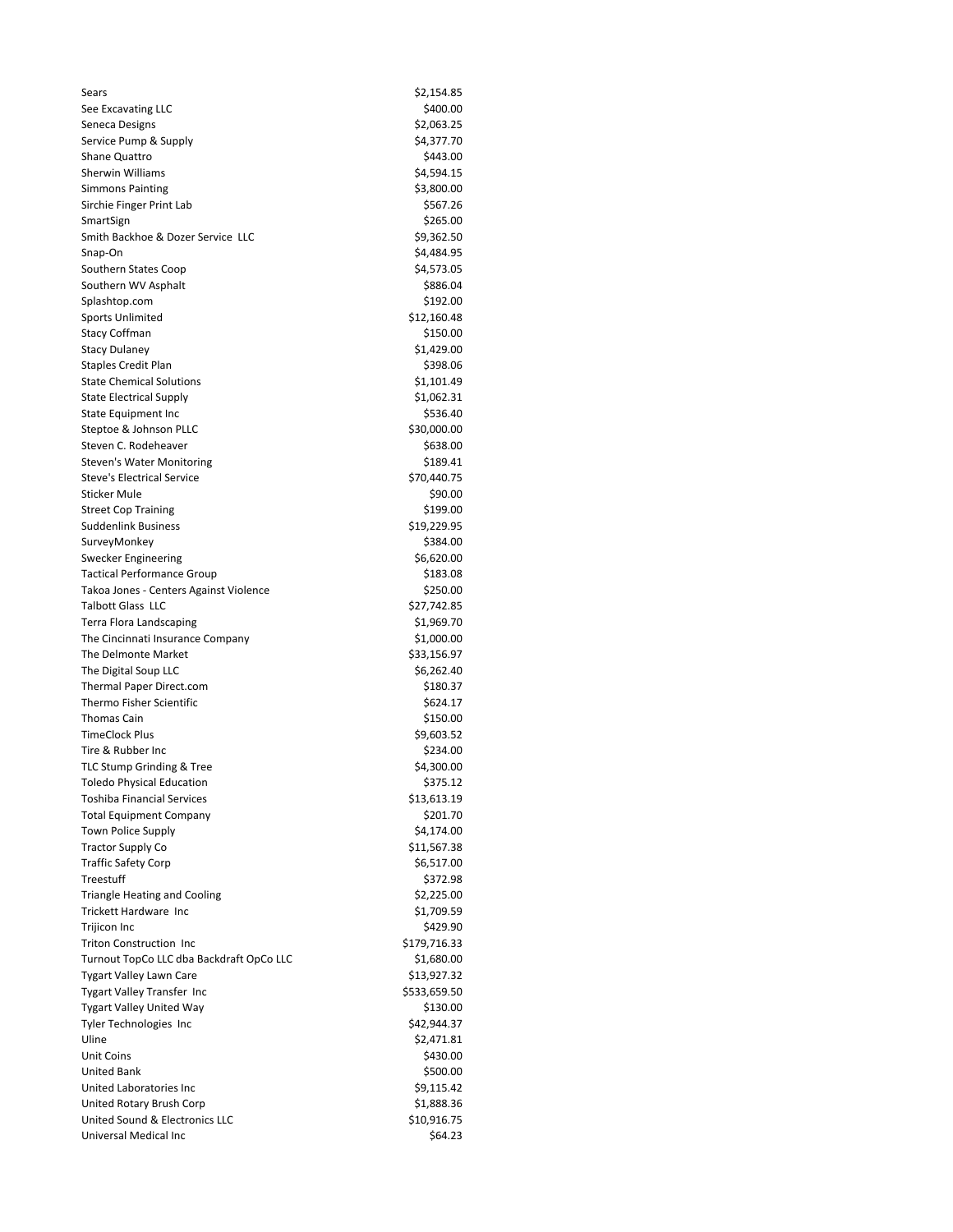| <b>UPS</b>                                                    | \$408.68               |  |
|---------------------------------------------------------------|------------------------|--|
| <b>US Postmaster</b>                                          | \$362.45               |  |
| <b>USA Blue Book</b>                                          | \$4,686.12             |  |
| <b>USDA APHIS General</b>                                     | \$1,861.15             |  |
| Valley Can Custom Containers                                  | \$8,218.00             |  |
| Valley Health Care Inc                                        | \$1,298.00             |  |
| <b>Valley Steel</b>                                           | \$3,156.90             |  |
| Vannostrand Architects PLLC                                   | \$6,200.00             |  |
| <b>Varner Construction LLC</b>                                | \$373.88               |  |
| <b>Vertical Transport Consulting LLC</b>                      | \$427.13               |  |
| Virtual Training Academy                                      | \$69.00                |  |
| Vista Print                                                   | \$116.04               |  |
| <b>VJG Associates</b>                                         | \$224.14               |  |
| Walgreens                                                     | \$213.98               |  |
| Walmart                                                       | \$16,385.61            |  |
| Ware's Glass & Awning LLC                                     | \$150.00               |  |
| <b>WARREN HAROLD</b>                                          | \$3,208.00             |  |
| Washington National Insurance Company                         | \$15,515.20            |  |
| <b>Waste Management</b>                                       | \$230.83               |  |
| <b>Wedding Pro</b>                                            | \$2,756.16             |  |
| Wendling's Food Service                                       | \$779.44               |  |
| West Electric & Machine                                       | \$694.02               |  |
| West Virginia Paving Inc                                      | \$204,995.06           |  |
| West Virginia Rural Water Association                         | \$2,481.58             |  |
| <b>Whaley Distributing Company</b>                            | \$95.00                |  |
| Wholesale Tires & Auto                                        | \$2,618.16             |  |
| Wilcox Engineering & Research                                 | \$2,601.00             |  |
| <b>William Butcher</b>                                        | \$70.96                |  |
| <b>Wilson Glass Works</b>                                     | \$48,200.00            |  |
| Witmer Public Safety Group                                    | \$5,185.31             |  |
| Wix.com                                                       | \$101.31               |  |
| Woodford Oil Company                                          | \$13,410.13            |  |
| <b>WORKFORCE West Virginia</b><br>WV Bureau for Public Health | \$6,656.47<br>\$200.00 |  |
| WV Bureau of Employment Programs                              | \$185.09               |  |
| WV Bureau of Public Health                                    | \$775.00               |  |
| <b>WV Code Officials Asso</b>                                 | \$240.00               |  |
| WV Consolidated Retirement Board                              | \$470,868.18           |  |
| <b>WV Correctional Industries</b>                             | \$21,451.62            |  |
| <b>WV DEP</b>                                                 | \$600.00               |  |
| WV DEP Division of Water and Waste Management                 | \$980.00               |  |
| WV DEP Water & Waste Mgmt                                     | \$10,677.00            |  |
| WV Dept of Health and Human Services                          | \$102.25               |  |
| WV Dept of Transportation                                     | \$2,532.34             |  |
| WV Division of Highways                                       | \$318.84               |  |
| WV Division of Labor                                          | \$92.03                |  |
| <b>WV Municipal Judges Asso</b>                               | \$300.00               |  |
| <b>WV Municipal League</b>                                    | \$1,376.92             |  |
| WV Public Employee Insurance Agency                           | \$592,834.81           |  |
| WV Regional Jail and Correction Facility Authority            | \$10,952.75            |  |
| <b>WV State Auditor</b>                                       | \$800.00               |  |
| <b>WV State Police</b>                                        | \$180.00               |  |
| WV State Rail Authority                                       | \$260.00               |  |
| <b>WV Tractor Company</b>                                     | \$7,339.50             |  |
| <b>WVU Fire Service Extension</b>                             | \$715.50               |  |
| Xerox Corporation                                             | \$315.00               |  |
| <b>Xerox Financial Services</b>                               | \$3,465.00             |  |
| Zarc International                                            | \$506.75               |  |
| Zep Manufacturing Co                                          | \$787.87               |  |
| ZEP Sales & Service                                           | \$64.43                |  |
| Zero Waste USA                                                | \$1,377.70             |  |
| Zoom Video Communications                                     | \$952.10               |  |
|                                                               | \$14,628,210.22        |  |